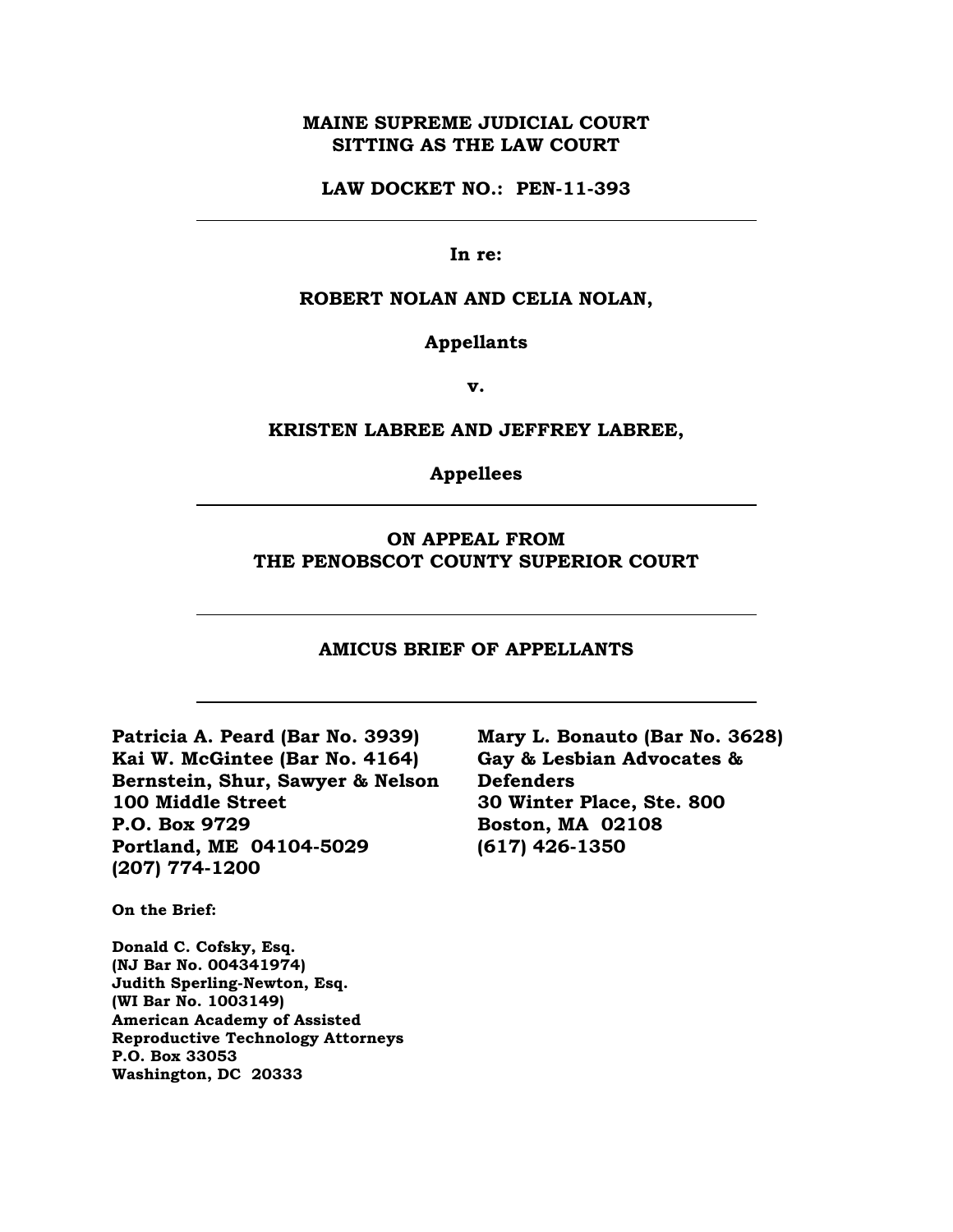# **TABLE OF CONTENTS**

<span id="page-1-0"></span>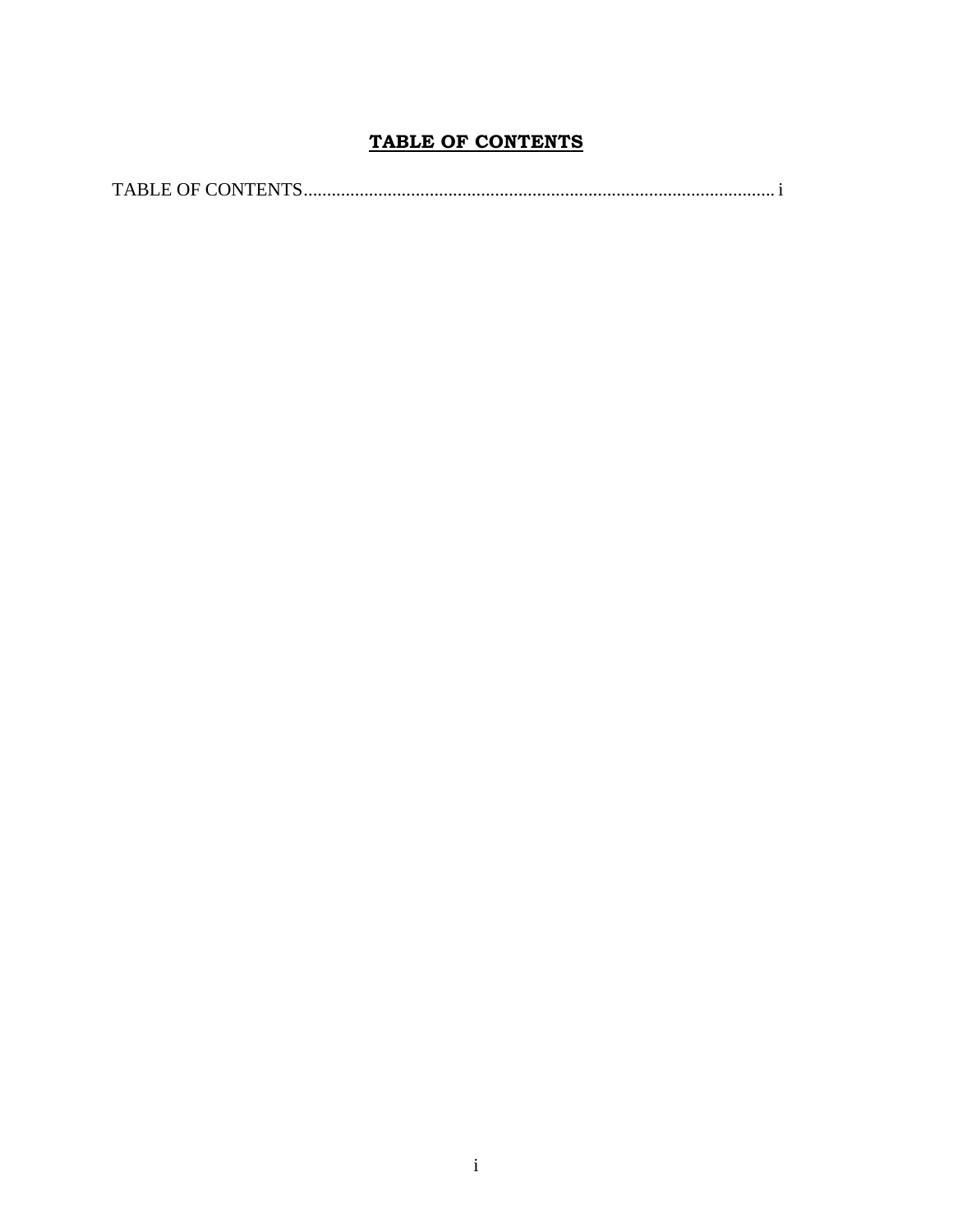# **TABLE OF AUTHORITIES**

## **CASES**

| C.E.W. v. D.E.W., 2004 ME 43, 845 A.2D 1146,                                              |
|-------------------------------------------------------------------------------------------|
| Culliton v. Beth Israel Deaconess Medical Ctr.,<br>756 N.E.2d 1133, 1137, 1138, 1139-1141 |
|                                                                                           |
| Harmon v. Emerson, 425 A.2d 978, 983-984 (Me. 1981)  26                                   |
|                                                                                           |
| In re Adoption of M.A., 2007 ME 123, 930 A.2d 1088, 1098 (Me. 2007)  29                   |
| In re Bridget R., 49 Cal. Rptr. 2d 507 (Cal. App. 1996)  32, 33                           |
| In re Marriage of Buzzanca, 72 Cal. Rptr. 2d 280, 282 (1998) 16                           |
| In re Roberto d.B., 923 A.2d 115, 124-125, 272, 278-279, 294-295                          |
|                                                                                           |
| In the Matter of the Parentage of a Child by T.J.S. and A.L.S.,                           |
|                                                                                           |
| Johannesen v. Pfeiffer, 387 A.2d 1113, 1114-1115 (Me. 1978)  24                           |
|                                                                                           |
|                                                                                           |
|                                                                                           |
|                                                                                           |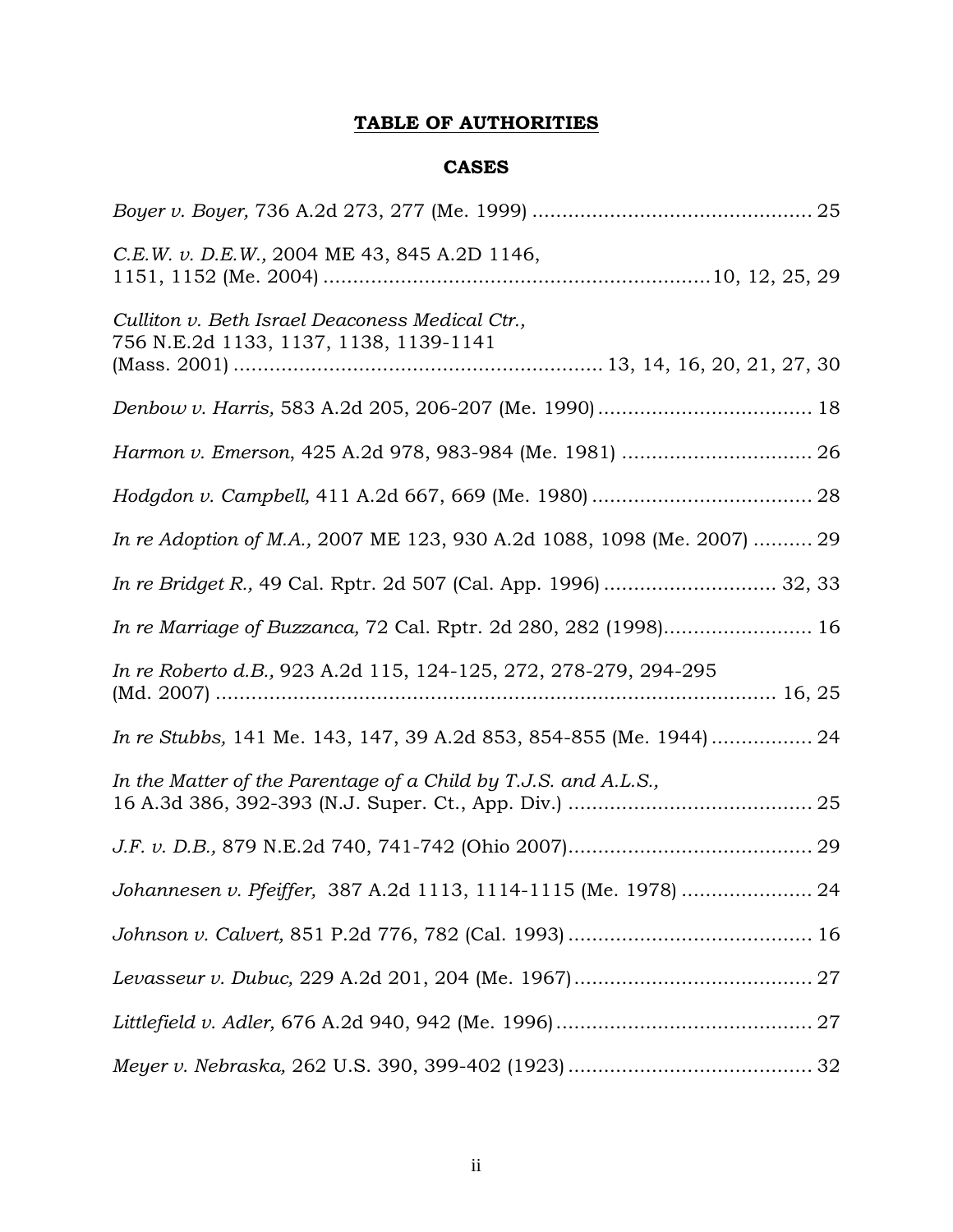| Raftopol v. Ramey, 12 A.3d 783, 789, 793 (Conn. 2011) 15, 16, 21                 |
|----------------------------------------------------------------------------------|
|                                                                                  |
|                                                                                  |
|                                                                                  |
| S.N. v. M.B., 935 N.E.2d 463, 463, 470, 471-472 (Oh. App. 2010) 16, 19           |
| Santosky v. Kramer, 455 U.S. 745, 753-754, 758-750 (1982) 32                     |
|                                                                                  |
| Smith v. Organization of Foster Families for Equality and Reform,                |
|                                                                                  |
|                                                                                  |
| Stitham v. Henderson, 2001 ME 52, 768 A.2d 598,                                  |
| T.V. v. New York State Dep't of Health, 929 N.Y.S.2d 139,                        |
| Von Schack v. Von Schack, 2006 ME 30, 893 A.2d 1004, 1011 (2006) 31              |
|                                                                                  |
| CONSTITUTIONAL AND STATUTORY PROVISIONS                                          |
| 10-146 CMR ch. 2, §§ 1(C), (G), 2(A)(4), 5(C)(1)(a), 5(C)(4)(e), (C)(4)(e), 9 22 |

| 10 110 CMIN CII, 2, 88 1(C), (G), 2(1)(1), 0(C)(1)(a), 0(C)(1)(c), (C)(1)(c), 2 22 |  |
|------------------------------------------------------------------------------------|--|
|                                                                                    |  |
|                                                                                    |  |
|                                                                                    |  |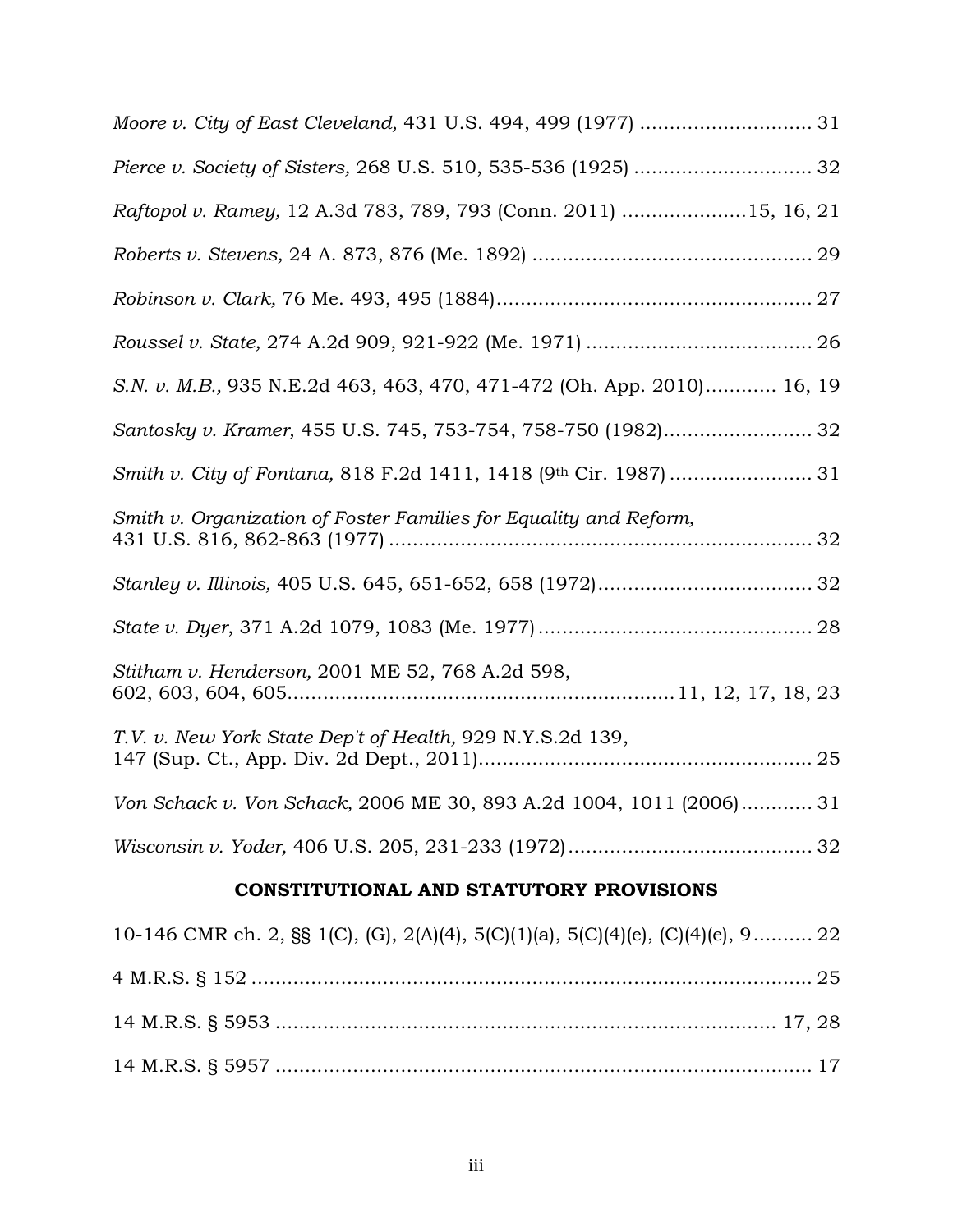# **OTHER AUTHORITIES**

| AAA Position on Children's Rights in Adoption,<br>http://www.adtoptionattorneys.org/information/children_rights.htm (last                                                                                                                                                                                                         |    |
|-----------------------------------------------------------------------------------------------------------------------------------------------------------------------------------------------------------------------------------------------------------------------------------------------------------------------------------|----|
| Equity Jurisdiction Pleading and Practice in Maine § 544 (1900),                                                                                                                                                                                                                                                                  | 27 |
| <i>Family Advocate, ABA Section of Family Law, Vol. 34, No. 2 Fall 2011,</i>                                                                                                                                                                                                                                                      |    |
|                                                                                                                                                                                                                                                                                                                                   |    |
|                                                                                                                                                                                                                                                                                                                                   |    |
| Predictors of Not Pursuing Infertility Treatment After an Infertility Diagnosis:<br>Examination of a Prospective U.S. Cohort, 94(6), Michael L. Eisenberg, M.D.,<br>James F. Smith, M.D., M.S., Susan G. Millstein, Ph.D., Robert D. Nachtigall,<br>M.D., Nancy E. Adler, Ph.D., Lauri A. Pasch, Ph.D., Patricia P. Katz, Ph.D 13 |    |
| Third Party Reproduction, 3-4 (2006), American Society for Reproductive                                                                                                                                                                                                                                                           | 13 |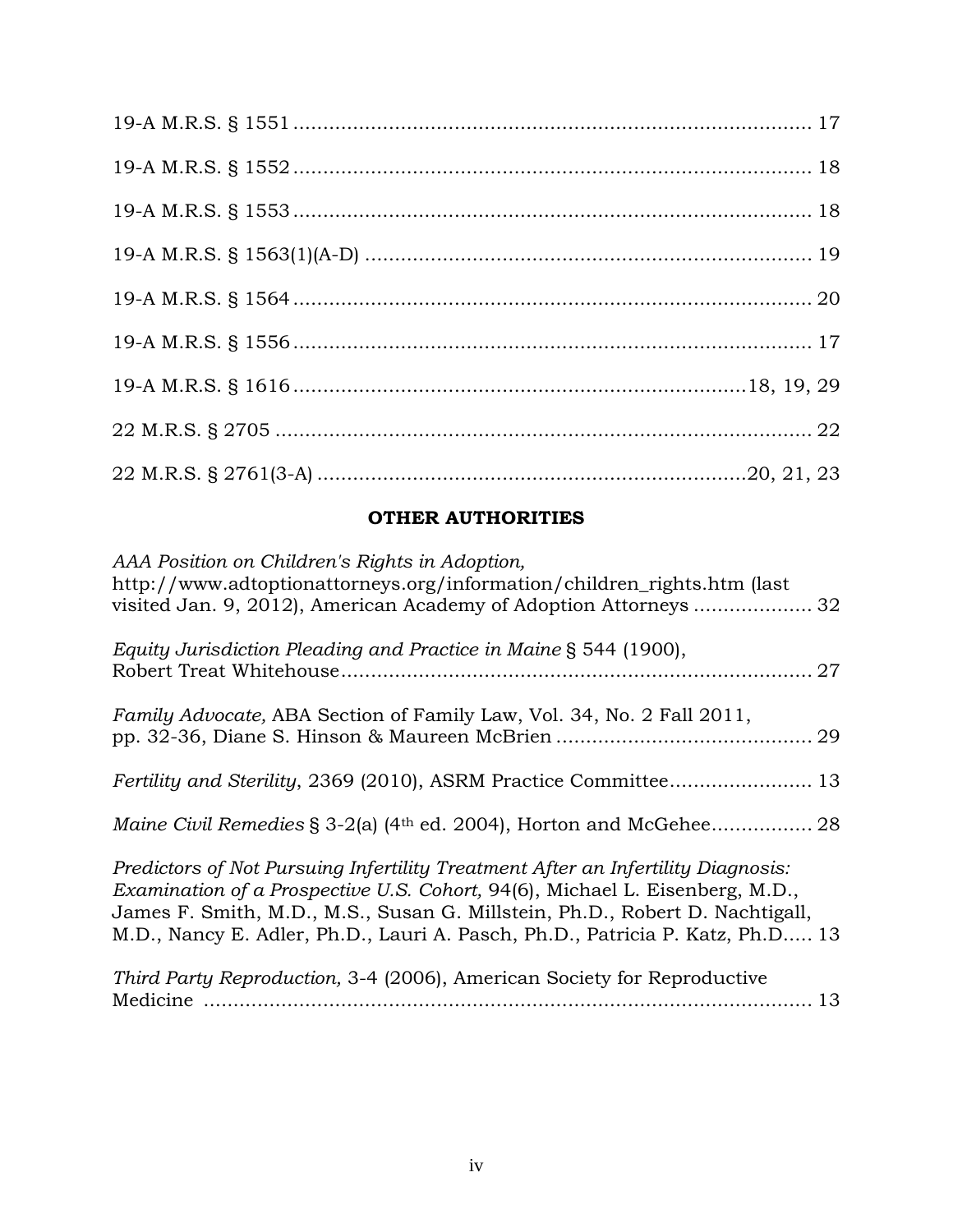#### **STATEMENT OF INTEREST OF THE AMICI**<sup>1</sup>

*Amicus Curiae* American Society for Reproductive Medicine (ASRM) is the nation's leading multidisciplinary organization dedicated to the advancement of the art, science and practice of reproductive medicine. Founded by a group of fertility experts in 1944, members of ASRM were the first physicians to perform many of the standard procedures used by fertility specialists today, including donor insemination and in vitro fertilization. ASRM members include obstetrician/gynecologists, urologists, reproductive endocrinologists, embryologists, mental health professionals, internists, nurses, pediatricians and research scientists. The ASRM Practice Committee issues guidelines, minimum standards, and technical and educational bulletins on important and emerging diagnostic and therapeutic topics in the field of reproductive medicine. Since 1950, ASRM has published *Fertility and Sterility*, a leading peer-reviewed medical journal in obstetrics and gynecology. ASRM also provides a range of patient information booklets designed to help patients understand reproductive treatments and technologies. When fertility treatments involve a third party, such as an egg donor or a gestational surrogate or both, ASRM believes that the best interests of the children are served if the law recognizes the non-genetic parent who endeavored to bring a child into the world as surely as a genetic parent.

*Amicus Curiae* American Academy of Assisted Reproductive Technology Attorneys (AAARTA) is a specialty division of the American Academy of

<sup>&</sup>lt;sup>1</sup> This Amici Curiae Brief is filed with the written consent of the parties.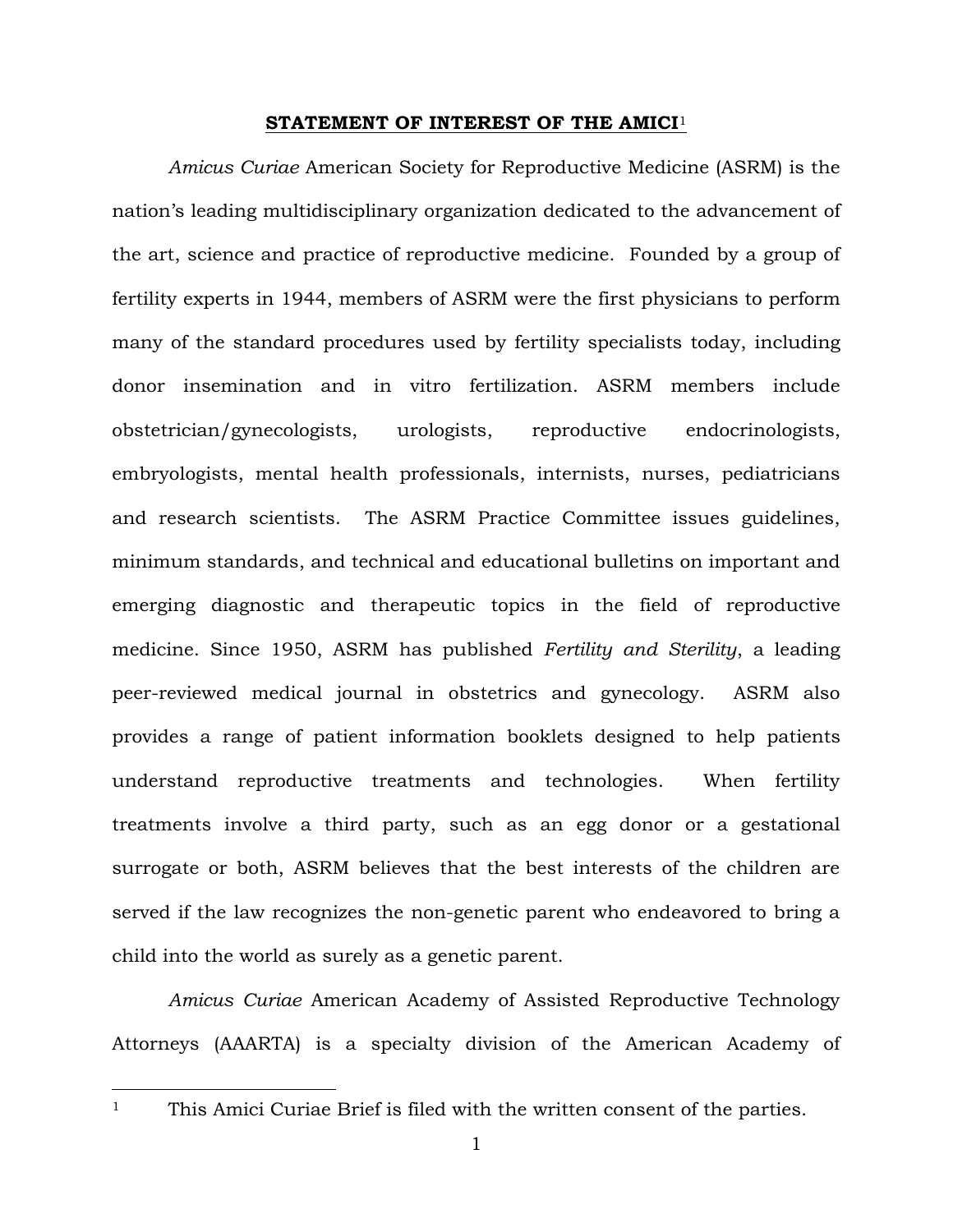Adoption Attorneys, a non-profit professional organization of over 330 attorneys, law professors and judges from throughout the United States and Canada, which created AAARTA in recognition of the growing use of assisted reproductive technology. AAARTA is a credentialed professional organization, with a binding Code of Ethics, dedicated to the best legal practices in the area of assisted reproduction and to the advancement and protection of the interests of all parties, including children, involved in assisted reproductive technology. AAARTA attorneys are committed to ensuring that the gestational carrier is fully aware of her rights and responsibilities and helping the intended parents secure a legal relationship with the children born as a result of these arrangements.

*Amicus Curiae* RESOLVE: The National Infertility Association, established in 1974, is a non-profit organization of patient advocates who work to provide legal protections for infertile persons and increase access to all family building options including medical care, while also providing information, on-line support communities and a nation-wide professional resources directory for individuals and couples seeking to build a family. RESOLVE is the only organization with a nationwide network mandated to promote reproductive health and to ensure equal access to all family building options for men and women experiencing infertility or other reproductive disorders. RESOLVE's constituents and professional members reside in every state, including Maine, and we have served persons from every state over many years. RESOLVE supports gestational carrier agreements in which the parties enter into a legal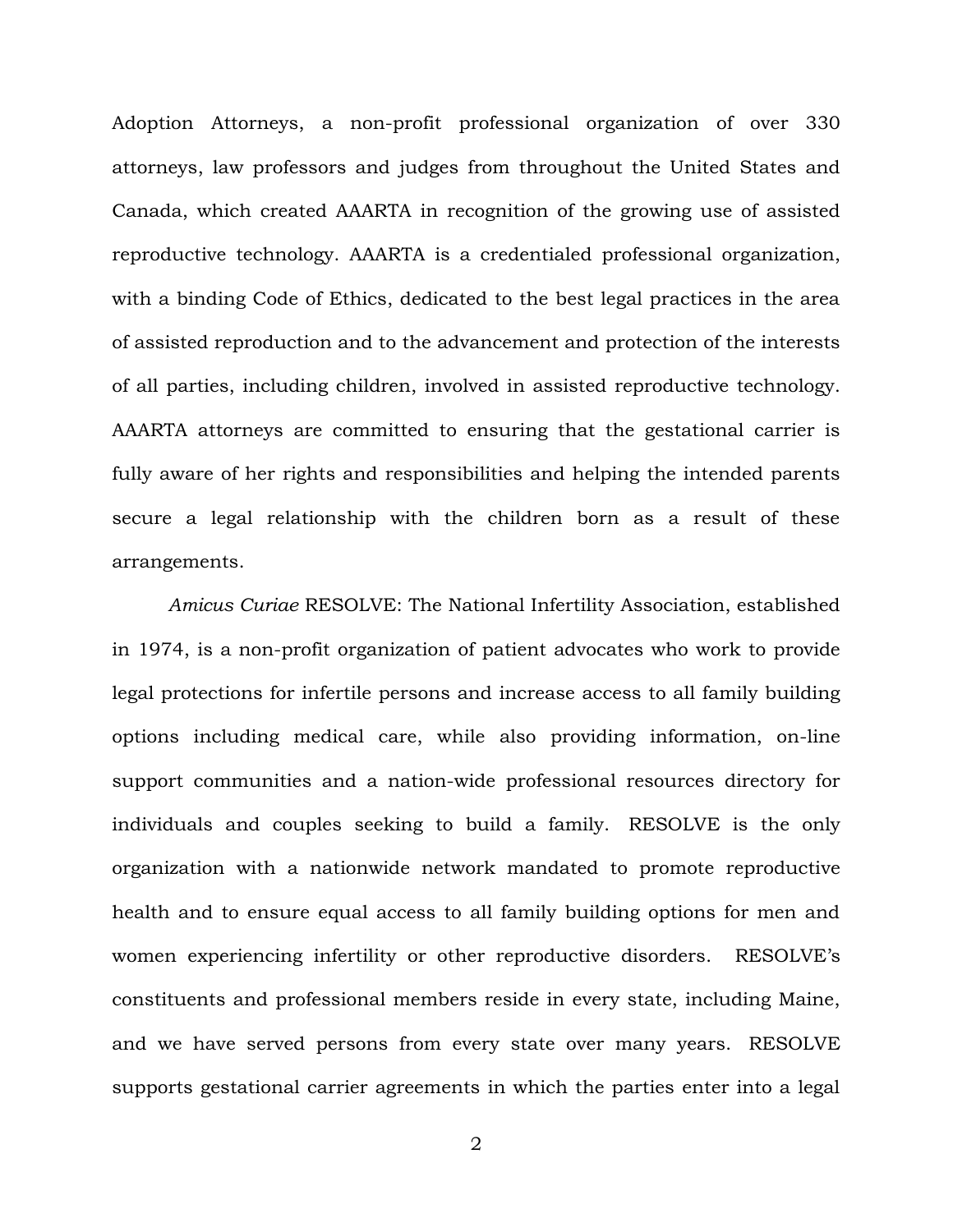agreement to protect the rights of the children to be raised by their intended parents.

Founded in 1999, *Amicus Curiae* the American Fertility Association ("The AFA") is a national non-profit organization that provides information about infertility causes and treatments, and reproductive and sexual health. The AFA assists people in building families, including through adoption and third party solutions, serving as a resource to hopeful parents as well as to health care professionals and public officials. This information is made available online at www.theafa.org and at leading-edge outreach education events across the country. Services are free of charge to consumers, and feature a daily blog, an extensive online library with articles updated weekly, high-definition videos, fact sheets, and a fertility and adoption directory. A professional network listing physicians, attorneys, psychologists, and complimentary care practitioners is also available online. All materials are fully vetted by The AFA's Medical Advisory Council. When individuals or couples create families with children, The AFA believes that the law needs to protect that child by ensuring those who planned to and will raise them are determined to be their parents, ideally before their birth.

*Amicus Curiae* New England Fertility Society (NEFS) is a non-profit organization of infertility professionals providing information, support and continuing education for all members and others with a special interest in the field of infertility. Members must demonstrate high ethical principles in their medical profession, be invested in the field of infertility, reproductive medicine,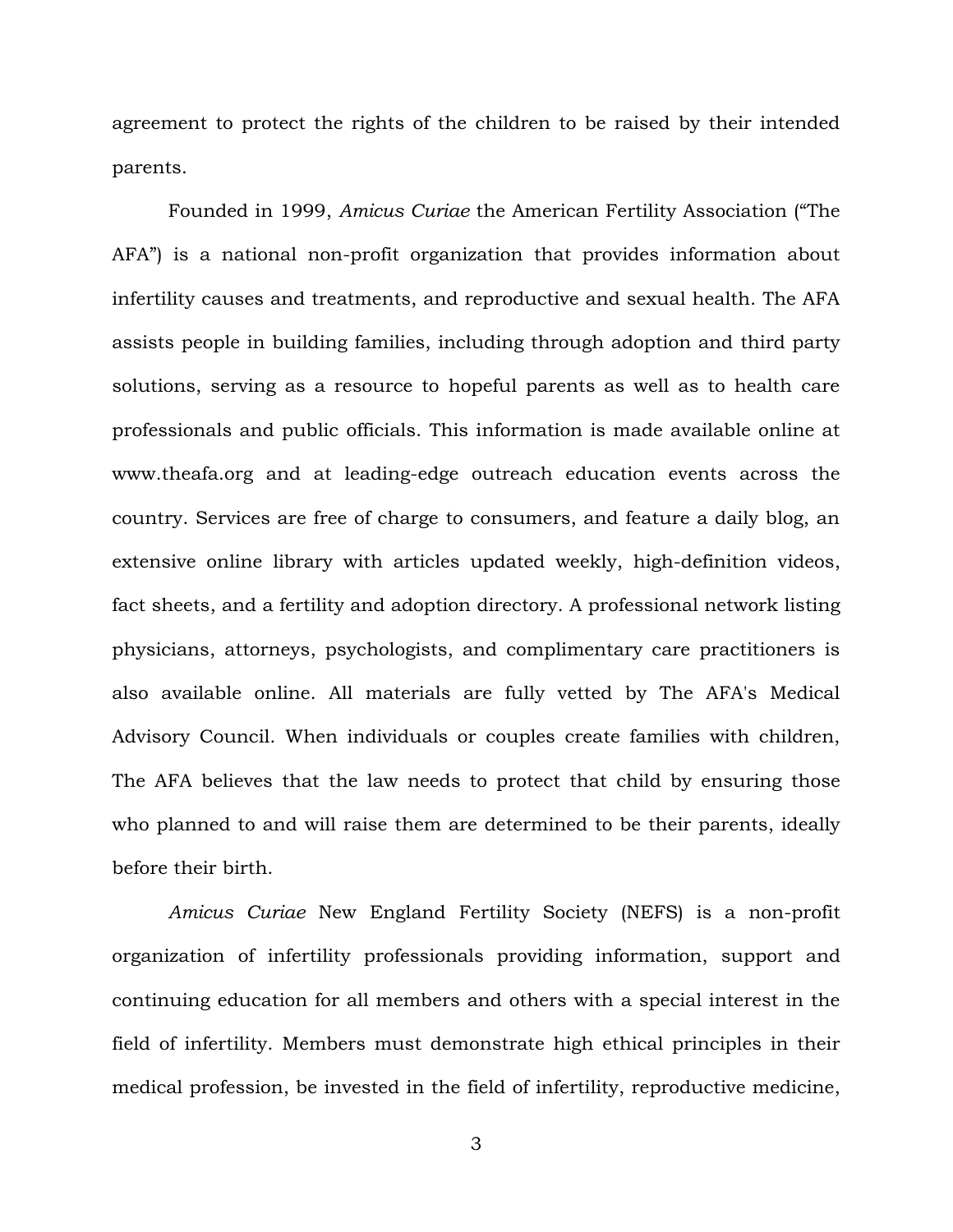reproductive biology, and adhere to the bylaws of the NEFS. The NEFS provides a forum for presentation of new data and research, encourages exchange of ideas, data and information, and identifies the needs of providers and patients in the field of assisted reproductive technologies in the New England area. As individuals and couples bring children into their lives with these technologies, Amicus NEFS supports the legal system's recognition of a child's parent or parents based on the intent and actions to bring that child into their family.

*Amicus Curiae* Reproductive Science Center of New England (RSC New England) was founded in 1988 and is one of the largest IVF centers in New England and the nation. With clinics in Massachusetts, New Hampshire, and Rhode Island, RSC New England's highly skilled fertility specialist physicians and embryology scientists have helped to conceive over 30,000 babies. RSC New England prioritizes quality clinical and personal care. RSC New England believes that when a couple endeavors to bring a child into the world, the child's interests are best served when the law recognizes the intended parents regardless of any genetic or biological tie to the child.

*Amicus Curiae* Boston IVF is a leading fertility center providing reproductive technologies and exceptional patient care that has helped individuals and couples bear 30,000 babies since 1986. We have worked with Maine residents for over ten years, and have multiple offices in Massachusetts, as well as in New Hampshire and a new, full-service IVF center in South Portland, Maine. Boston IVF believes that parenthood is a gift everyone has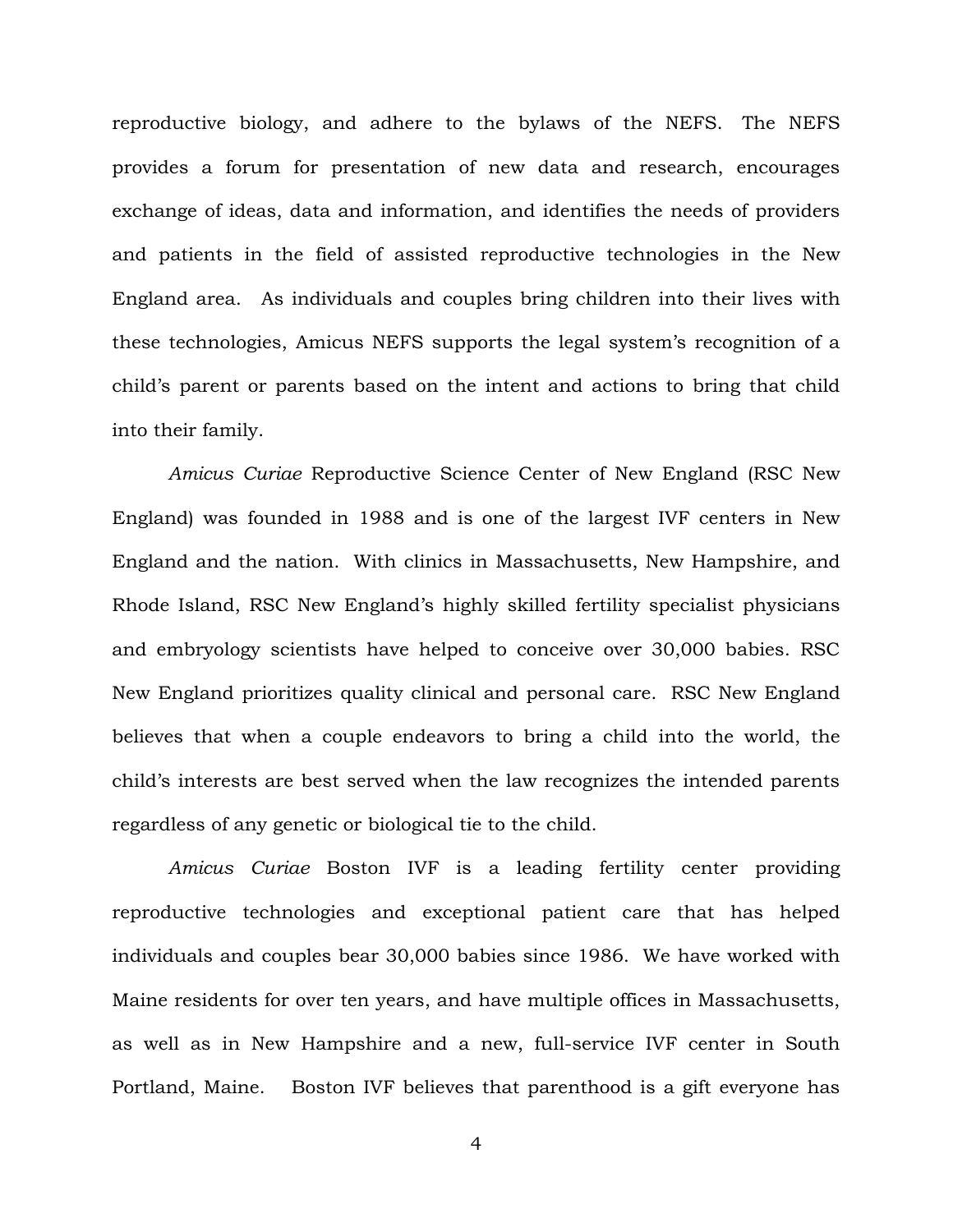the right to experience, and now many can who could not before, even if one or both parents have no genetic connection to the child. We urge that the courts determine the parentage of all children, including those born through gestational carrier agreements, in accord with the parties' intent and conduct - and regardless of a genetic connection to the child*.*

*Amicus Curia* Society for Assisted Reproductive Technology (SART) is the primary organization of professionals dedicated to the practice of assisted reproductive technologies (ART) in the United States. An affiliated society of ASRM, SART includes more than 393 member practices, representing more than 85 percent of the ART clinics in the United States. SART's mission is to set and help maintain standards for ART in an effort to better serve its members and their patients. To this end, SART has been actively involved in the collection of outcomes data from its member programs since 1985 and works with the CDC to implement the reporting requirements of the Fertility Clinic Success Rate and Certification Act. SART's Practice Committee collaborates with the ASRM Practice Committee in producing guidance for the field of ART. SART takes an active role in quality assurance, providing voluntary consultation services for member practices in a collegial spirit to improve the quality of patient care. SART believes that people who require the assistance of a gestational carrier or the contribution of a gamete donor to build their families deserve to have their agreements upheld and that it is in the best interest of resulting children that their parentage is recognized.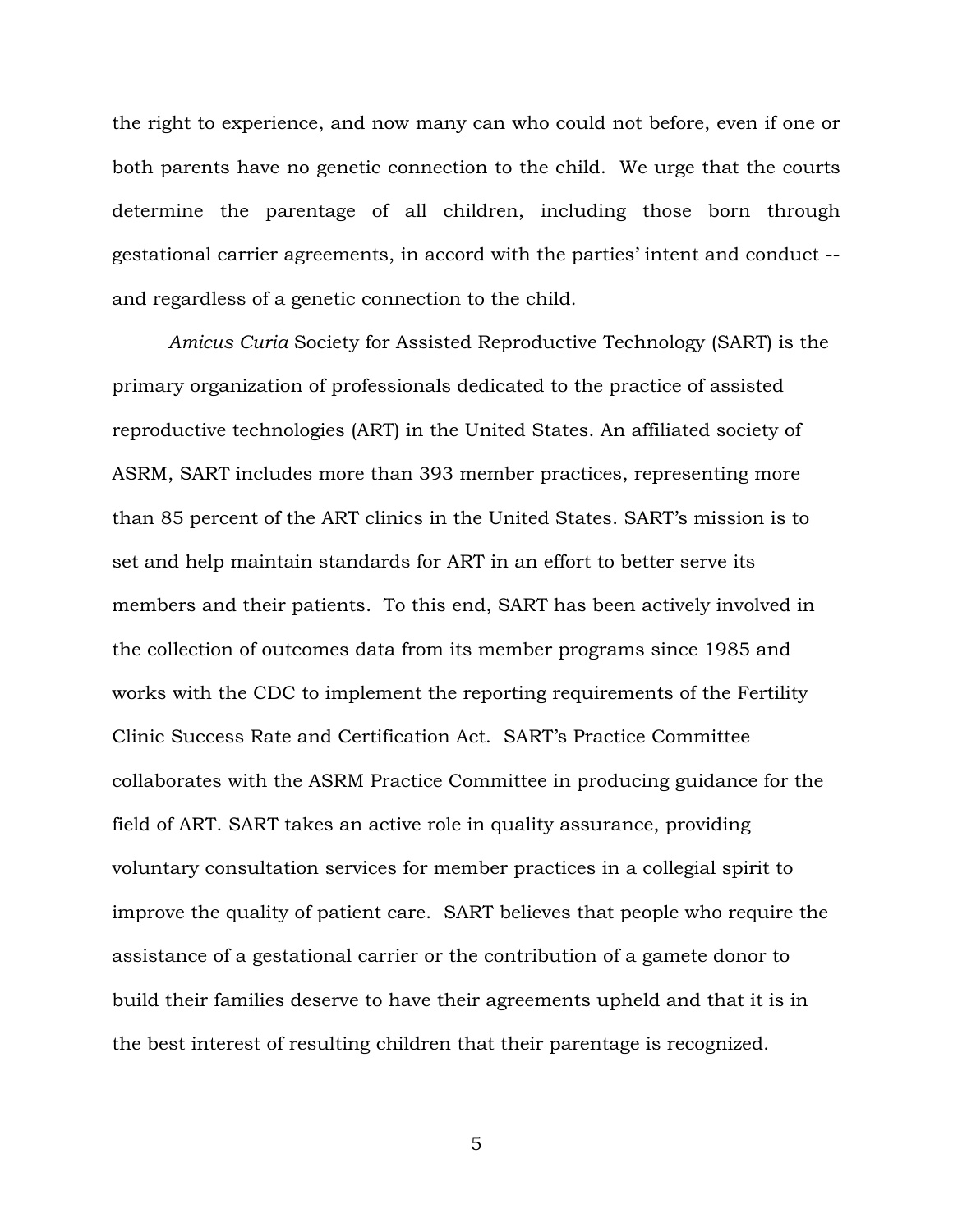#### **STATEMENT OF ISSUES**

Amici accept the issues presented by the Appellants.

### **STATEMENT OF FACTS**

Amici accept the description of the Appellants, and supplement as follows.

Desmond Nolan was born at Eastern Maine Medical Center on December 9, 2010. R.A. 26. Robert and Celia Nolan, a married couple, were acknowledged as the parents by the medical staff. R.A. 27. Mrs. Nolan stayed in the room with Desmond and breastfed him. *Id*. The couple took Desmond home with them a few days later. *Id*.

On January 11, 2011, the Nolans filed a pro se complaint in the District Court captioned "Declaratory Complaint for Paternity & To Establish Parental Rights and Responsibilities" to clarify Desmond's parentage given that the woman who actually gave birth to Desmond was Kristin LaBree, a gestational carrier. R.A. 1, 10-11.

The Nolans have twice worked with gestational carrier surrogates to bring a child into their family. R.A. 23, 24. They turned to gestational surrogacy because Celia is a "DES daughter" whose uterus has been compromised by her own mother's use of diethylstilbestrol while pregnant with Celia. R.A. 23-24.

Kristin LaBree and her husband Jeffrey LaBree have three children, and Kristin is employed at Eastern Maine Medical Center. R.A. 32-33. In addition to carrying Desmond, Mrs. LaBree has thrice carried pregnancies for other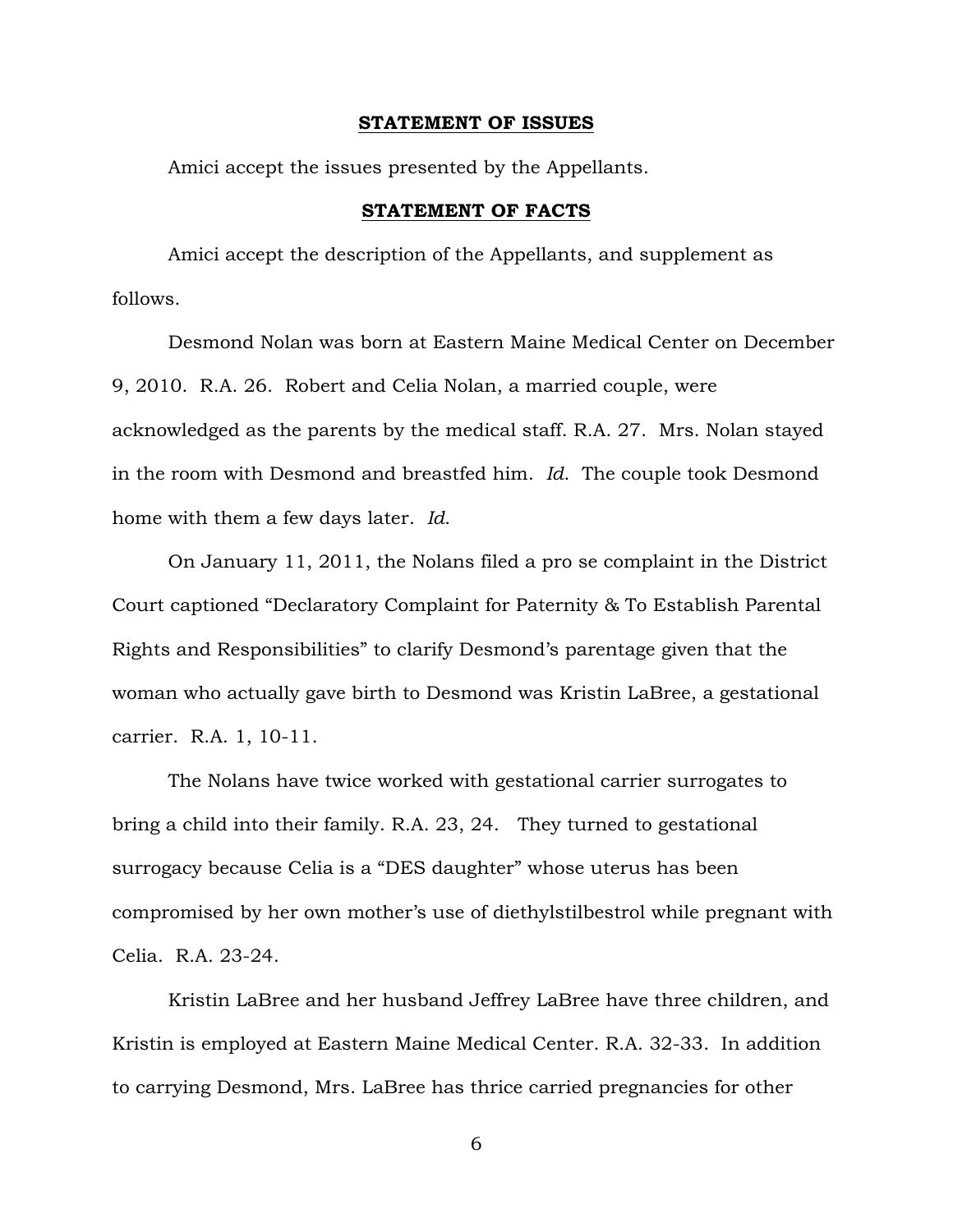women through gestational surrogacy. R.A. 33, 43-44. She has been sensitive to these issues ever since a high school friend was unable to carry a pregnancy, and finds helping families in this way to be a "wonderful" experience. R.A. 33.

Celia Nolan and Kristin LaBree met and "hit it off." R.A. 25. Both women wanted "to do another surrogacy journey." R.A. 25. With counsel representing the LaBrees, R.A. 34, the four parties entered into a contract to pay Kristin's medical expenses, R.A. 25, and "protect all the parties and make sure everything was done legally." R.A. 34.

The parties worked together with Dr. Samuel Pang of the Reproductive Science Center in Lexington, Massachusetts. R.A. 26. According to the Affidavit of Dr. Pang, the treating IVF physician, he retrieved ova from Celia Nolan, which were fertilized with Robert Nolan's sperm, and the resulting embryo was transferred into Mrs. LaBree's uterus on March 27, 2010. R.A. 12 ¶ 8. The embryo transfer was successful and Mrs. LaBree became pregnant with the embryo created by the Nolans. R.A. 13 ¶ 9. As a preventative measure, Dr. Pang also administered medications to Mrs. LaBree to prevent ovulation, such that "there is absolutely no medical possibility that the child …carried by Kristin LaBree could have resulted from an egg which she ovulated spontaneously on her own." Id. ¶ 10. Dr. Pang believes "[i]t is a medical certainty" that the child being carried by Kristin LaBree "could only have resulted from the embryo created with ova retrieved from Celia Nolan and fertilized with Robert Nolan's sperm which were transferred into her uterus on March 27, 2010." Id. ¶ 11.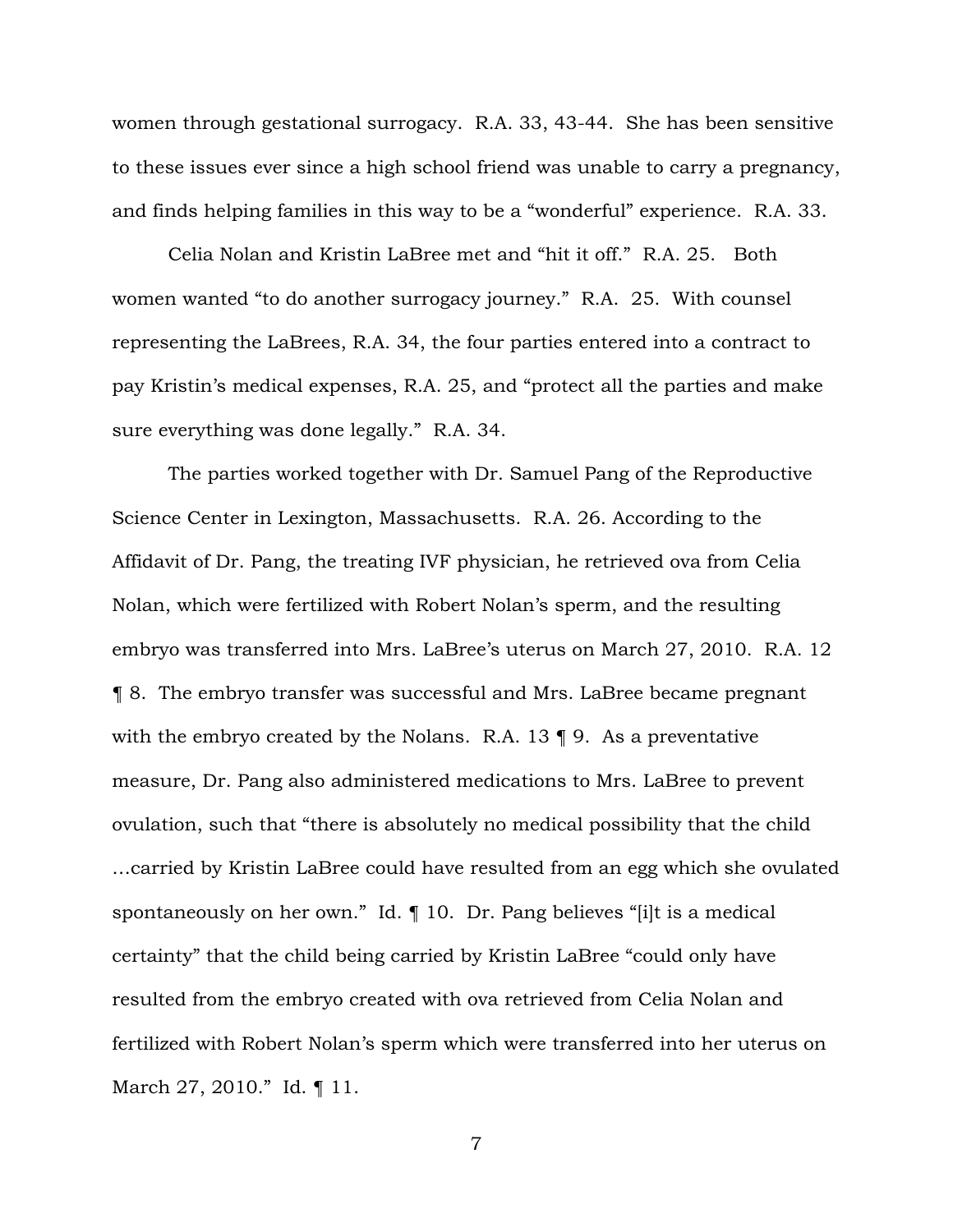The District Court Complaint filed pro se by the Nolans sought to rebut the existing parentage presumptions and establish and declare their own parenthood of Desmond. R.A. 10-11. It alleged the facts related to the gestational carrier agreement between the Nolans and LaBrees and that Kristin would carry the embryo created by the Nolans with a physician's assistance. *Id*. It requested that the Court issue an order that each of the Nolans is the "biological father" and "biological mother" of the child, with all parental rights and responsibilities awarded to the Nolans, with no child support order to issue, and for whatever other relief the Court deemed just and proper. *Id*.

The case was initially referred to a Case Management Officer. However, since the Nolans sought declaratory relief, the case was also scheduled for an evidentiary hearing before a District Court Judge. R.A. 6.

At that June 15, 2001 hearing, the District Court candidly acknowledged that this was "the first case of this kind that I've dealt with" and the Judge repeatedly sought to clarify the Court's authority to grant the requested relief. R.A. 16, 18, 40, 41. Counsel for the Nolans referred the judge to: the Uniform Act on Paternity, R.A. 17 ("the paternity statute" and "19A 1564, Section 2" (sic)); the Declaratory Judgments Act, R. A. 21, 50; equity, R.A. 51 ("equitable powers"), R.A. 21 ("just and equitable relief"); equal protection principles, R.A. 20, 51; and the birth registration provisions of Title 22. R.A. 21, 44-47.

The LaBrees and Celia Nolan also testified to the parties' agreement that Kristin LaBree would carry a child for the Nolans. R.A. 25 (Celia Nolan), R.A. 34-36 (Kristin LaBree), R.A. 44 (Jeffrey LaBree). Celia Nolan testified to the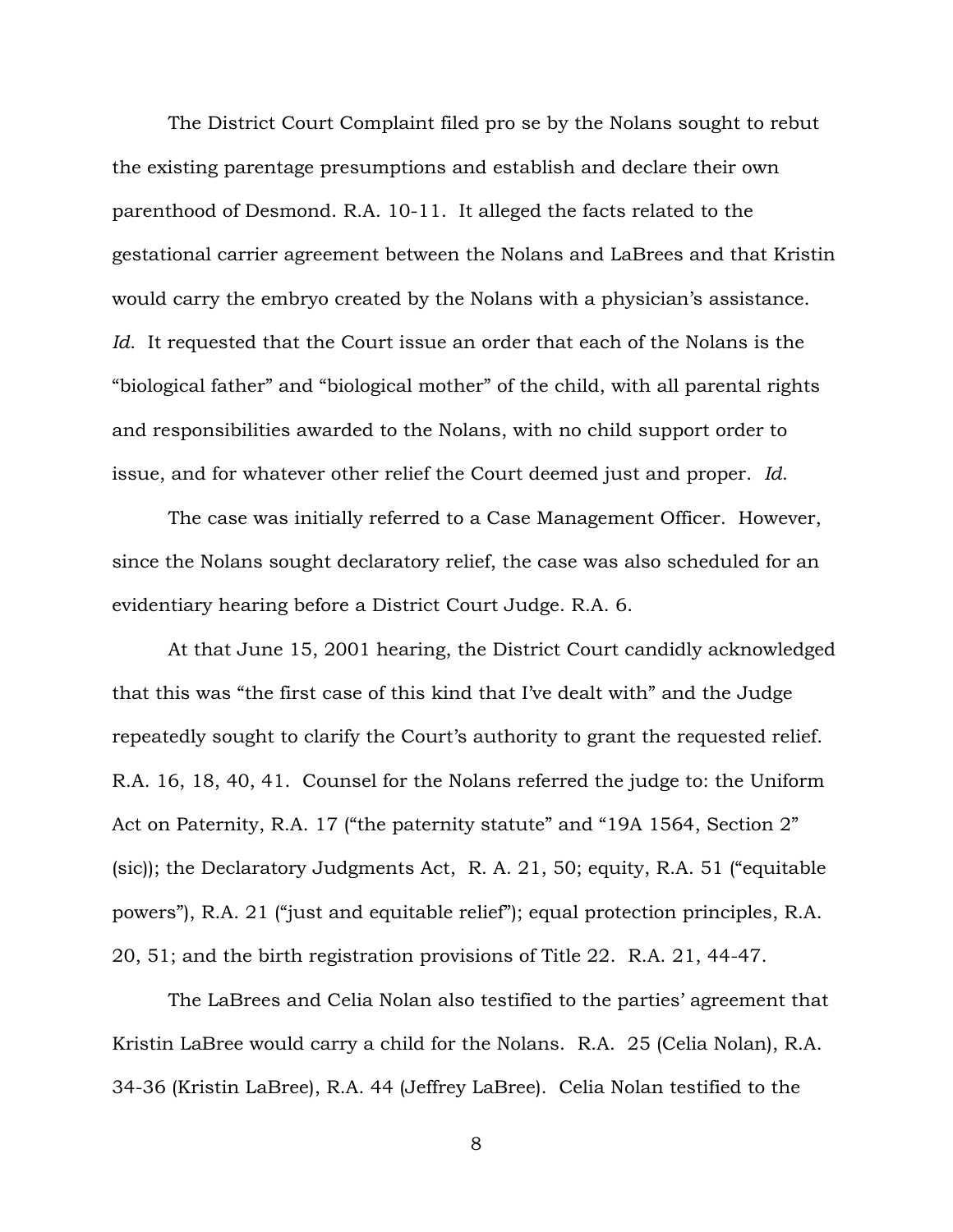medical procedure in which eggs were extracted from her, combined with her husband's sperm, and the placement of pre-embryos created from the Nolans' sperm and eggs into the uterus of Kristin Labree. R. A. 25. Kristin LaBree acknowledged she did not contribute genetic material, R.A. 34, and that the child was the Nolans. R.A. 35.

Jeffrey LaBree also testified that he had a vasectomy thirteen years ago, R.A. 44, and his wife answered "No," when asked if there was "any way that this child, Desmond, could be genetically related to you or your husband." R.A. 35. Mr. LaBree also asked that the court determine that he is not the father of Desmond and remove him from the birth certificate as Desmond's parent. R.A. 37. Kristin LaBree testified that it was "very upsetting" to be on the child's birth certificate because "Desmond is not our child," R.A. 36, and she and her husband wish no parental rights or responsibilities for Desmond. R.A. 35. Both Kristin and Jeffrey LaBree testified that they wish to be divested of any presumptions of parentage that arise from the fact of giving birth and marriage, and that the Nolans should be declared Desmond's parents. R.A. 37, 44.

When counsel requested the Court to direct an order to the Office of Data, Research and Vital Statistics to change Desmond's birth certificate to accurately record his parentage, the Judge stated "it may just be that these transactions should take place in states that authorize it, as opposed to in states that don't." R.A. 52.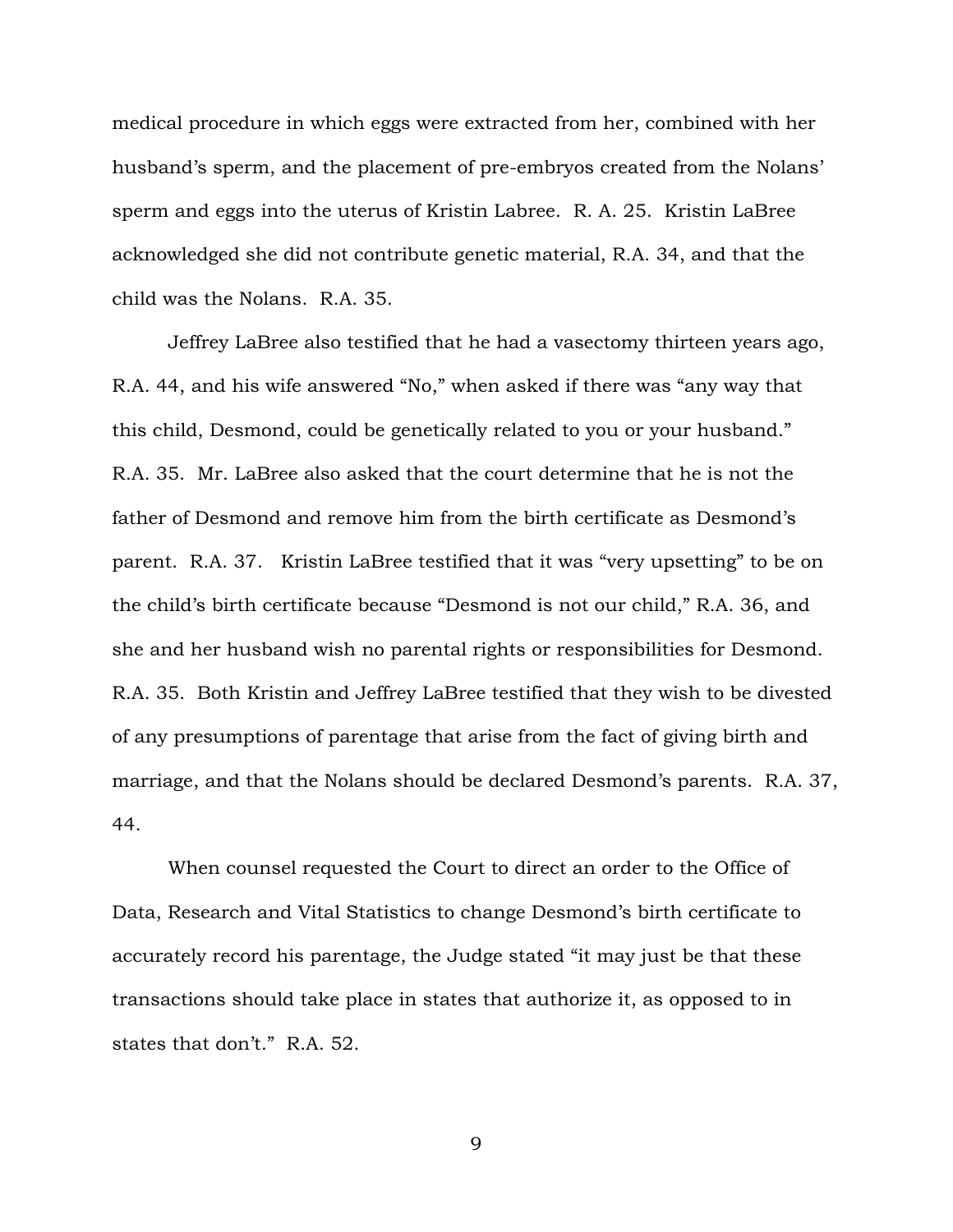On June 23, 2011, the Judge issued Findings. R.A. 6-7. The Court found it had jurisdiction to address paternity, and that "[e]vidence of parentage was submitted through the testimony of the parties and an affidavit of Samuel Pang, MD" who "oversaw the *in vitro* fertilization of an egg from Mrs. Nolan by sperm from Mr. Nolan and implanted it in Mrs. Labree (sic), creating the pregnancy which resulted in Desmond." *Id.* ¶ 3. On this basis, the Judge found that Robert Nolan "has produced clear and convincing evidence that he is Desmond's father, § 1562." R.A. 6.

As to maternity, the Court found that Kristin LaBree is Desmond's mother. R.A. 6. The Judge reasoned that "Maine has not adopted a surrogacy law, and motherhood is and has been determined by who actually gives birth, 22 MRSA § 2761 (3-A). In this case, Kristin Labree gave birth to Desmond." R.A. 6. As to Celia Nolan, relying on *C.E.W. v. D.E.W.*, 845 A.2d 1146 (Me. 2004), the Court found that the "evidence supports a declaration that Celia Nolan is Desmond's *de facto* mother. This motherhood is equivalent to birth motherhood in terms of awarding parental rights and responsibilities." R.A. 6. *See also* R.A. 9 (Celia Nolan is [Desmond's] *de facto* mother").

The Court declared that "Robert Nolan is Desmond's father and Celia Nolan is his *de facto* mother." R.A. 9. It did not declare the non-parentage of the LaBrees, but stated that the Nolans' parental rights and responsibilities are "to the exclusion of rights and responsibilities for Defendants Kristen and Jeffrey Labree." *Id.*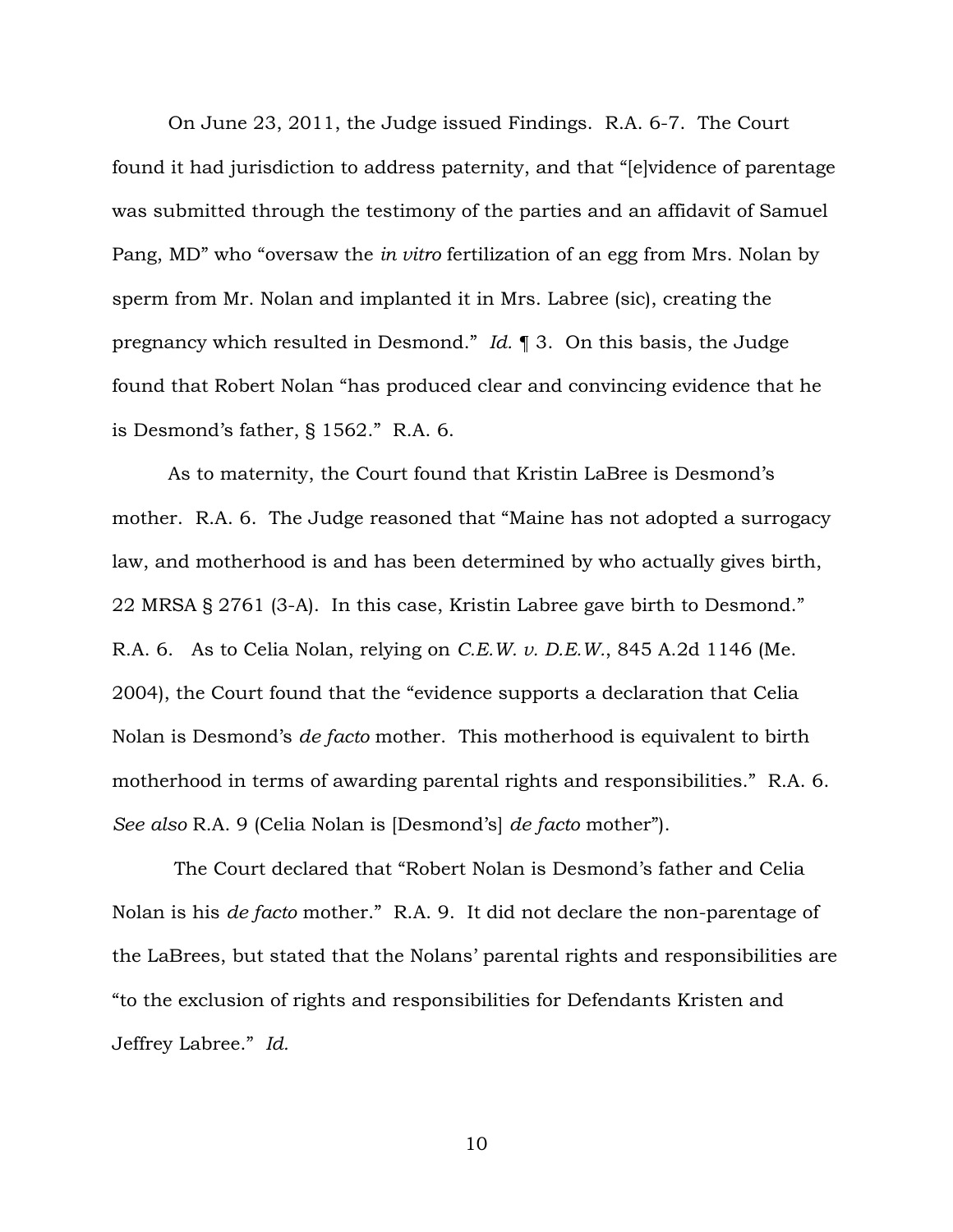Further, the Judge: denied any request to "order revision of the birth certificate" by the Office of Data, Research and Vital Statistics since the Department of Health and Human Services was not named as a party; noted "Legitimation has not been attempted under 22 MRSA §2765" R.A. 7; and denied the Nolans' "other requests for relief" in the Amended Parental Rights and Responsibilities Order. R.A. 9.

Upon a request for reconsideration, the Court issued, on July 25, 2011, an "Amended Parental Rights and Responsibilities Order" as discussed above. R.A. 9. This appeal followed.

#### **ARGUMENT**

This case is about securing and protecting a child by clarifying the legal relationships of that child to both of the adults who sought to bring him into this world through gestational surrogacy.

As this Court anticipated over a decade ago, "[w]ith the recent advances in biotechnology and human genetics, family law is undergoing further evolution."*Stitham v. Henderson*, 2001 ME 52, ¶ 21, 768 A.2d 598, 604 (Saufley, C.J., concurring). Amici describe below some of the Assisted Reproductive Technologies to which this Court referred in *Stitham*. *See* I. A., *infra*.

In addition, Amici demonstrate that gestational surrogacy is a part of that "evolution" that existing Maine law can address even without an express "surrogacy" statute, as have other states. The District Court's authority to determine parentage, as set forth in the Uniform Act on Paternity, and as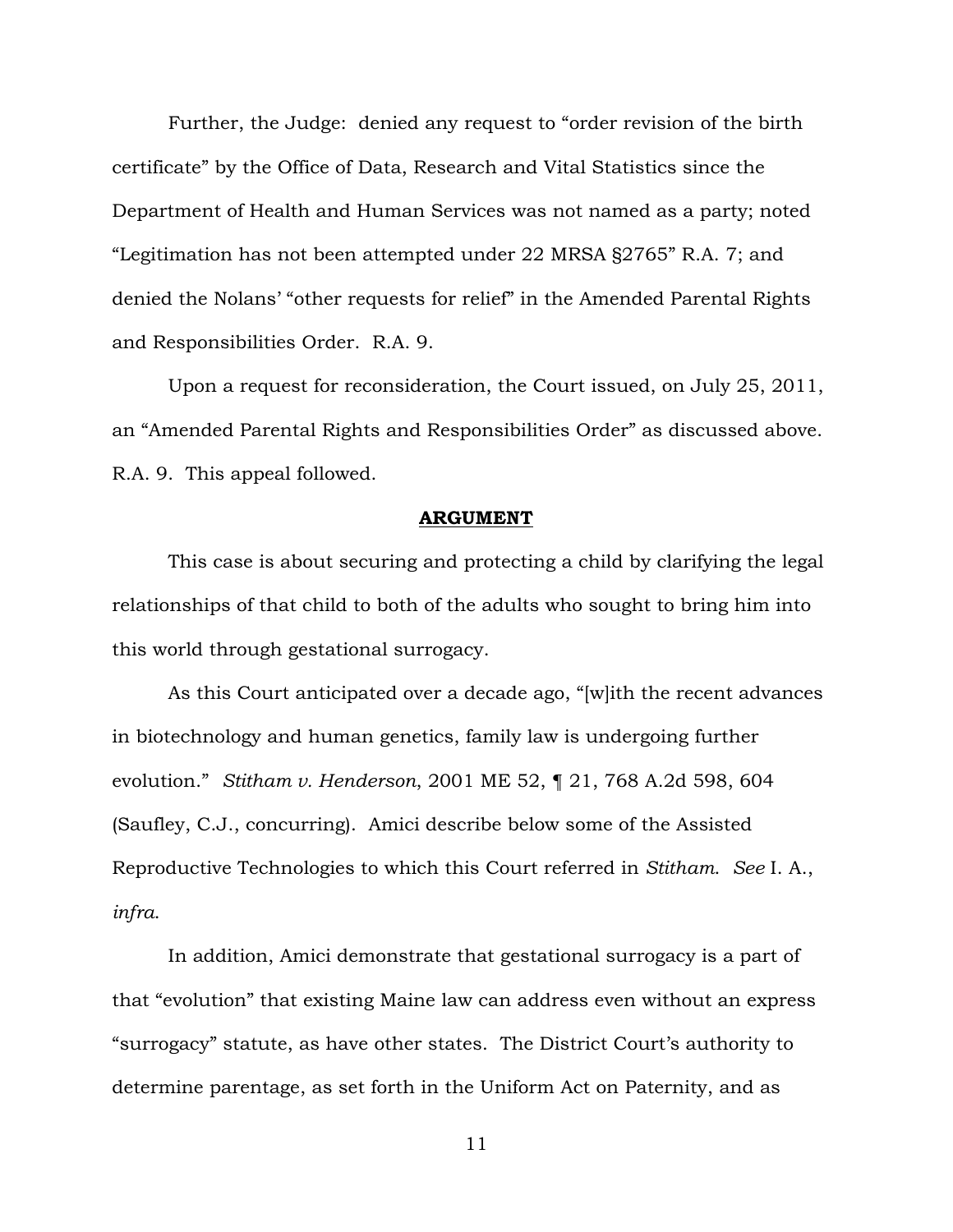supplemented by the District Court's related equitable powers and its ability to issue declaratory judgments as to status, are more than adequate to support a ruling that Robert and Celia Nolan are Desmond's sole parents, and that the LaBrees are not his parents.

The children brought into the world through these "advances in biotechnology," *Stitham*, 2001 ME at ¶ 21, like all other children, should enjoy the security of legal parent-child relationships with both of their parents, rather than being penalized because of the circumstances of their birth. *See e.g. C.E.W. v. D.E.W*., 2004 ME 43, ¶¶ 15-16, 845 A.2d 1146, 1152 (Me. 2004) (holding that lesbian partner of child conceived through artificial insemination was de facto parent of child where she acted as child's parent since birth and child considered her to be the mother). It was error for the District Court to fail to exclude Jeffrey LaBree as Desmond's father, and to find maternity in Kristin LaBree and deny it to Celia Nolan, and to refuse to order a change in Desmond's birth registration. In any event, those simple declarations of parentage and non-parentage would also provide a basis for the Office of Data, Research and Vital Statistics to correct its records and issue a new birth certificate confirming the identity of Desmond's parents and reflecting the reality of his family.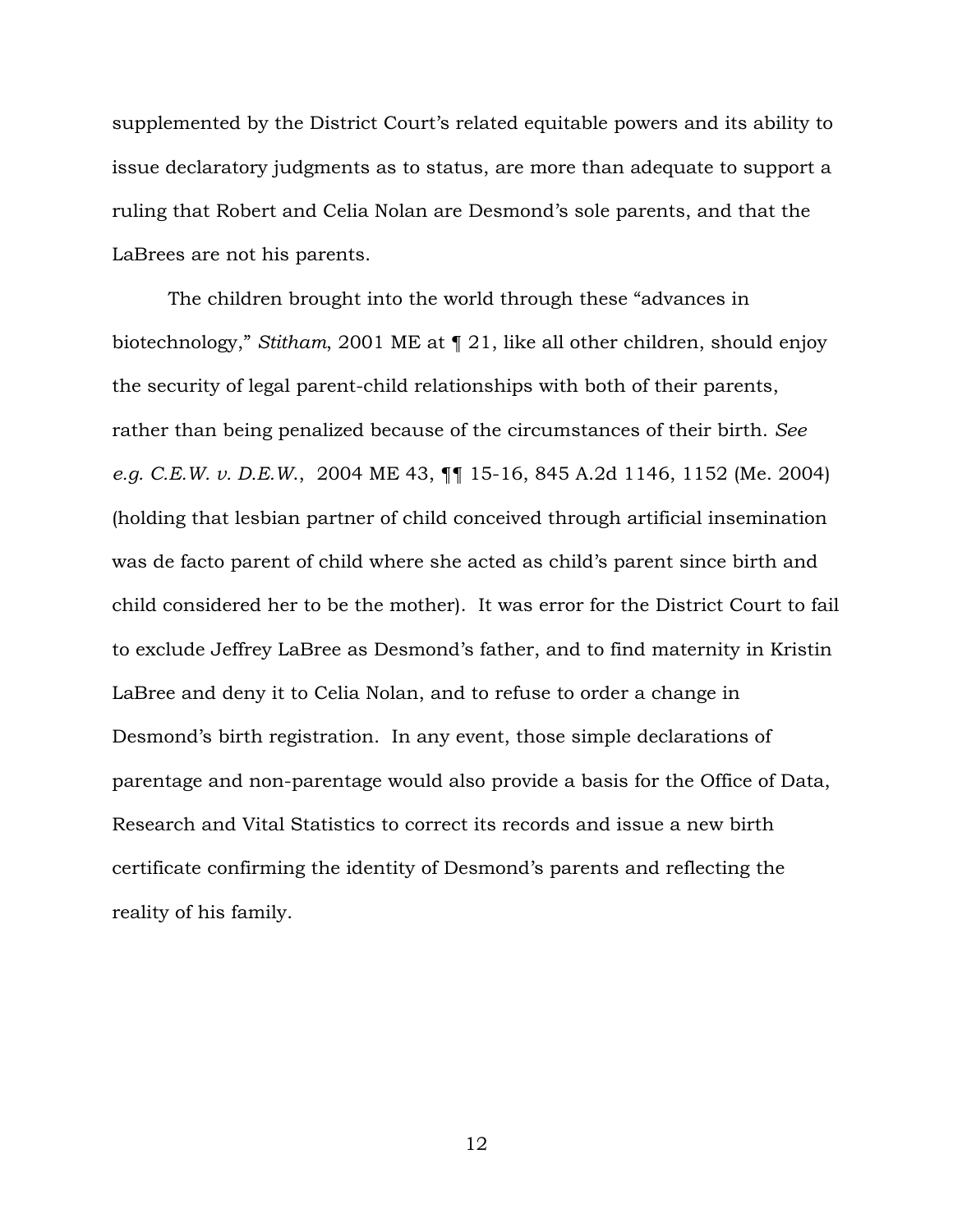## **I. THIS COURT SHOULD REJECT THE DISTRICT COURT'S RULINGS TO THE EXTENT THEY DO NOT CONFIRM EXCLUSIVE PARENTAGE IN THE NOLANS AS THAT RULING HARMS THIS CHILD AND COULD HARM A WIDE RANGE OF FAMILIES.**

## A. Background on Assisted Reproductive Technology.

Infertility among opposite-sex couples is well documented.2 Like the

Plaintiffs Robert Nolan and Celia Nolan ("the Nolans"), many families who

cannot become parents on their own have brought children into the world

through Assisted Reproductive Technology ("ART") involving third parties.<sup>3</sup>

# 1. Intended Parents May Be Genetic Parents.

This situation involves gestational surrogacy<sup>4</sup> in which an intended

female parent can produce viable eggs, but is unable to carry a child, most

often due to a diseased or absent uterus. As used by different-sex couples with

 $\overline{a}$ <sup>2</sup> Data from 2002 show that approximately 7 million women and 4 million men suffer from infertility. Michael L. Eisenberg M.D., James F. Smith M.D., M.S., Susan G. Millstein Ph.D., Robert D. Nachtigall M.D., Nancy E. Adler Ph.D., Lauri A. Pasch Ph.D., Patricia P. Katz Ph.D. and Infertility Outcomes Program Project Group, *Predictors of not pursuing infertility treatment after an infertility diagnosis: examination of a prospective U.S. cohort*, 94(6), Fertility and Sterility 2369, 2369 (2010).

<sup>3</sup> Generally speaking, ART is different from procedures in which only sperm is handled, *e.g.* artificial insemination, or procedures in which a woman takes medication to stimulate egg production without having the eggs removed. *See Culliton v. Beth Israel Deaconess Medical Ctr.*, 756 N.E.2d 1133, 1140 n. 10 (Mass. 2001).

<sup>&</sup>lt;sup>4</sup> Data collected from reporting fertility clinics by the Society for Assisted Reproductive Technology, an affiliate of ASRM, indicates the following numbers of children in the United States born through gestational surrogacy: in 2004 – 738, in 2005 – 1,012, in 2006 – 1,059, and in 2007 – 1,034. *See* American Society for Reproductive Medicine, *Third Party Reproduction*, 3-4 (2006), at http://www.asrm.org/Patients/patientbooklets/thirdparty.pdf (hereinafter "*Third Party Reproduction*").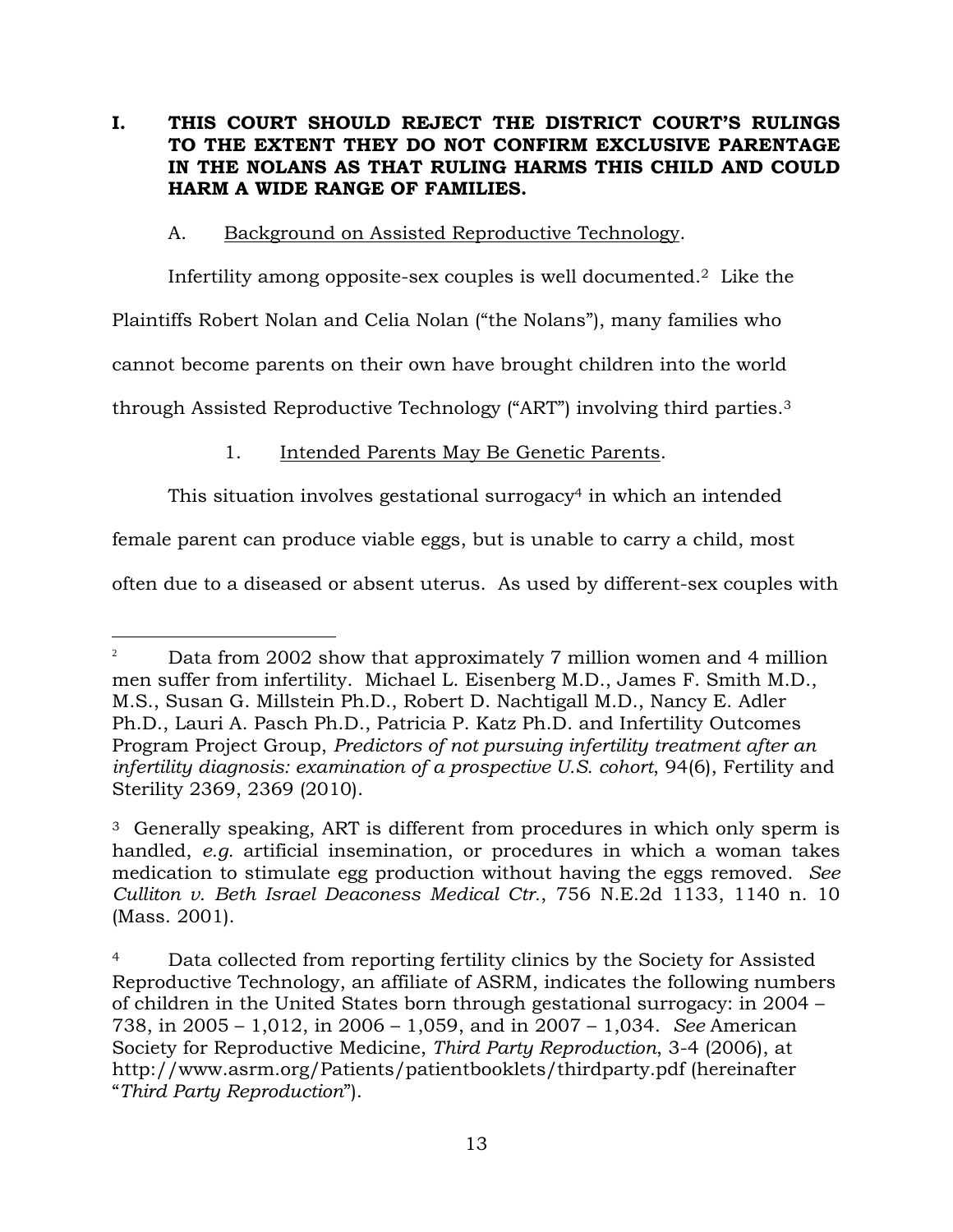viable genetic sperm and eggs, this form of ART involves the intended female parent's eggs being fertilized by the intended male parent's sperm and the embryos created being implanted into the uterus of a third woman, the gestational carrier, who then carries the child for the intended parents. The children created by non-donor gestational surrogacy are genetically related to both intended parents, but the children are born to a third party—the gestational carrier.<sup>5</sup>

This is the precise set of procedures used by the Nolans and Labrees, as explained in the Affidavit of Dr. Samuel Pang, R.A. 12-13, which the District Court accepted without objection, and on which the District Court relied for its Findings. R.A. 25-26, 6-7. These facts were also confirmed by the parties' testimony. R.A. 32-38 (Kristin LaBree); R.A. 43-45 (Jeffrey LaBree); and R.A. 22-32 (Celia Nolan).

Notably, gestational surrogacy arrangements differ from traditional surrogacy in that they *do not* involve the genetic material of the surrogate. *See, e.g. Culliton v. Beth Israel Deaconess Med. Ctr.*, 756 N.E.2d 1133, 1137 (2001) (a traditional surrogate "is both the genetic mother of the child and the mother who carries the child through pregnancy and delivery.").

<sup>&</sup>lt;sup>5</sup> Couples in Maine have been using this form of ART for many years. To the knowledge of Amici, the District Courts have routinely made parentage determinations in gestational carrier cases and the Office of Data, Research and Vital Statistics has placed the names of the intended parents on the child's birth certificate without objection. *See* Brief of Appellants at 13 n. 6.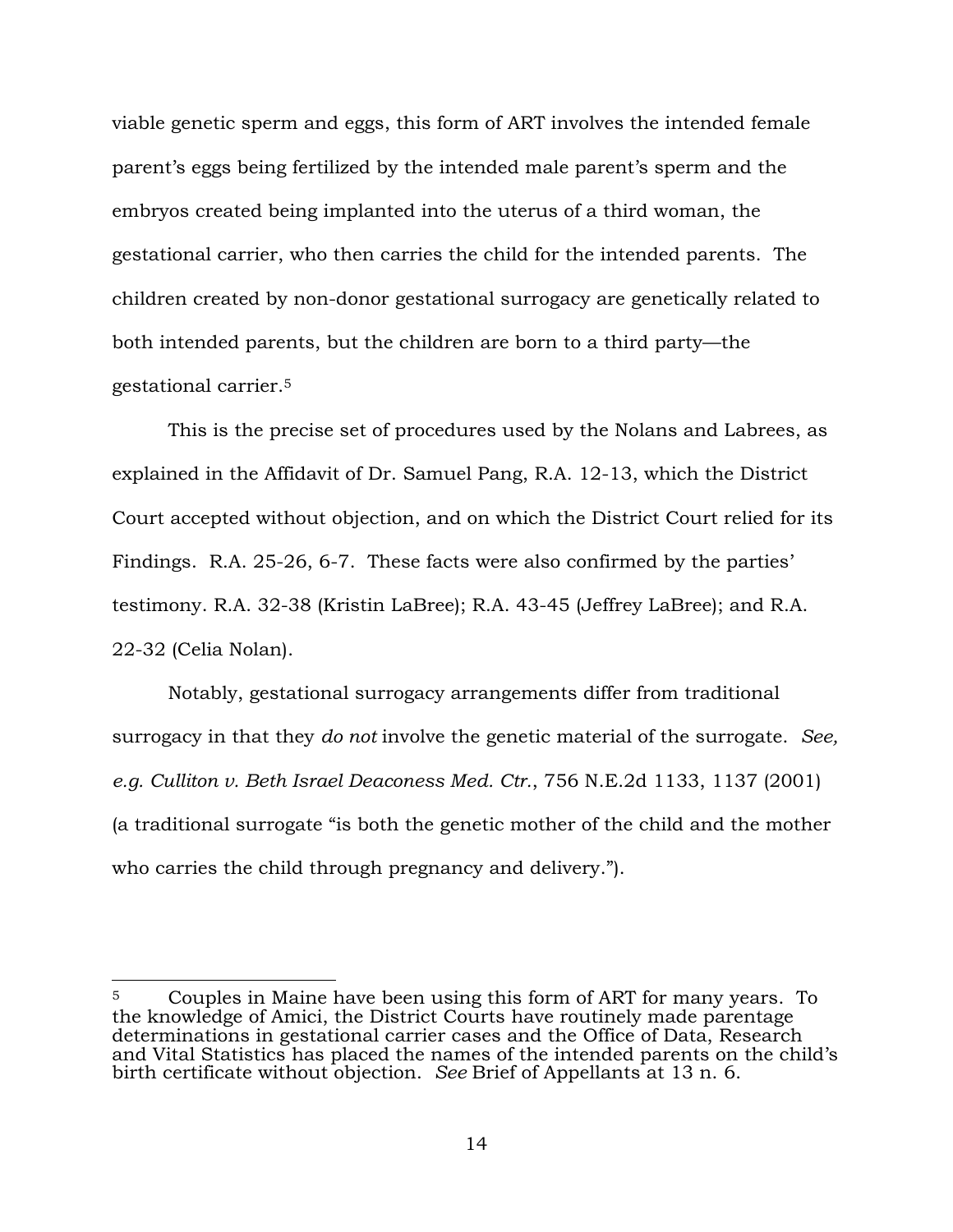### 2. Gestational Surrogacy With Egg or Sperm Donation.

The other type of gestational surrogacy involves a donation of genetic material from a third party or parties: an egg donor, a sperm donor, or both. Egg donor gestational surrogacy is used by individuals as well as same-sex and different-sex couples. In one scenario, egg donation is a procedure that allows a woman who cannot produce fertile eggs, but who can carry an embryo to term, to have children. In this procedure an egg donor donates eggs, which are then fertilized and the resulting embryos are implanted into the uterus of an intended female parent. Children born to intended parents using egg donation are not genetically related to the intended female parent, even though she carries them to term. Egg donation may also be used when an intended male parent has available sperm, but the couple has neither viable eggs nor a healthy uterus in which to carry a child. In that instance, the couple then finds two separate women, one who donates an egg (an "egg donor") and the other who carries the embryo(s) created from the donor egg and an intended parent's sperm in her uterus (a "gestational carrier"). The children born are genetically related to only one of the intended parents and born to a third party, *i.e.* the gestational carrier, who has no genetic relation to the children. *See, e.g., Raftopol v. Ramey*, 12 A.3d 783, 793 (Conn. 2011) (in a gestational surrogacy matter, finding subject matter jurisdiction for a judicial declaration of parentage of the genetic father's male partner).

Similarly, sperm donor gestational surrogacy involves donated sperm, combined with the egg of one woman, with the resulting embryo carried by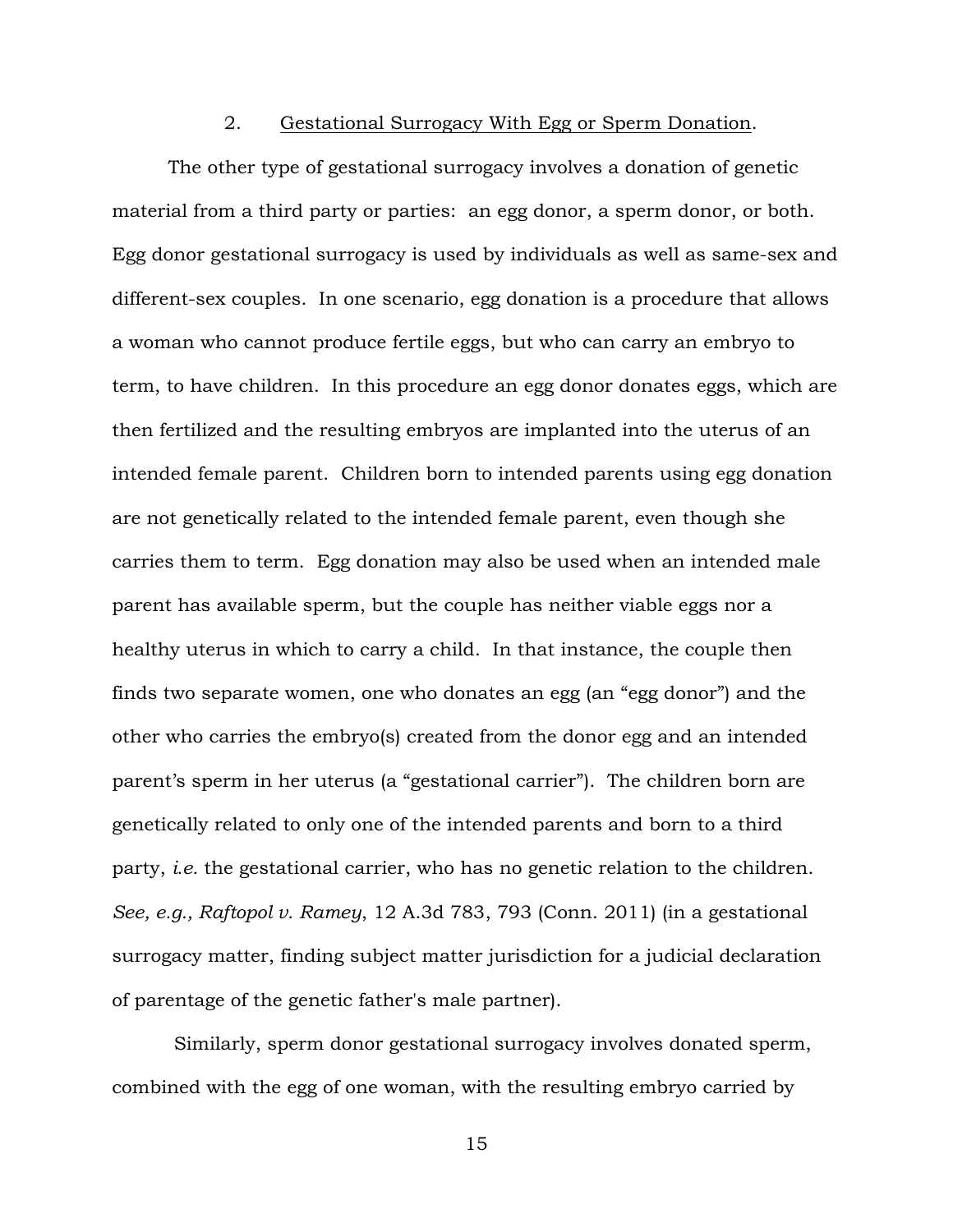another woman. One woman or both may be the intended parents. In some circumstances, both egg and sperm are donated with an individual or couple as the intended parent or parents. *See, e.g. S.N. v. M.B.*, 935 N.E.2d 463, 471-472 ¶¶ 33-34 (Oh. App. 2010) (enforcing surrogacy agreement between intended parent who used egg and sperm donors and gestational carrier).<sup>6</sup>

Children, however brought into the world, have a paramount interest in the security and integrity of their families. Amici encourage this court to craft a ruling that protects all children born of gestational surrogacy, not just those of the genetic intended parents, but also those intended parents in which a gamete is provided by either a donor egg or donor sperm.

<sup>&</sup>lt;sup>6</sup> The predominant approach for determining parentage in gestational carrier cases turns on the intent and conduct of the parties as expressed in a gestational carrier agreement. *Johnson v. Calvert,* 851 P.2d 776, 782 (Cal. 1993) pioneered intent as the critical determinant for parentage in a dispute between a gestational carrier and the intended parents. In determining parentage, *In re Marriage of Buzzanca,* 72 Cal. Rptr. 2d 280, 282 (1998), found intent dispositive where the child was procreated because a medical procedure was initiated and consented to by the intended parents. In *Culliton v. Beth Israel Deaconess Med. Ctr.*, 756 N.E.2d at 1138, the Massachusetts Supreme Judicial Court looked to whether the intended parents and gestational carrier agreed with the orders sought as the basis for a court protocol for pre-birth parentage determinations in gestational surrogacy cases. The intent of the gestational carrier not to be a parent, as expressed in a gestational carrier agreement, was a basis for the Maryland Court of Appeals to rule that the gestational carrier not be listed on the child's birth certificate. *In re Roberto d.B.*, 923 A.2d 115, 272 (detailing the agreement), 278-79 & 294-95 (court may order birth certificate with no mother listed). (Md. 2007). The clearly stated intent and agreement of the parties as to their roles and as to parentage was also conclusive in favor of the intended parent in *S.N. v. M.B.*, 935 N.E.2d 463, 471 ¶ 33 (Oh. App. 2010). In *Raftapol*, 12 A.3d at 793, the Connecticut Supreme Court held that a man who was the domestic partner of the genetic father/intended parent and who was also a party to a gestational carrier agreement could be declared a parent without adopting the children.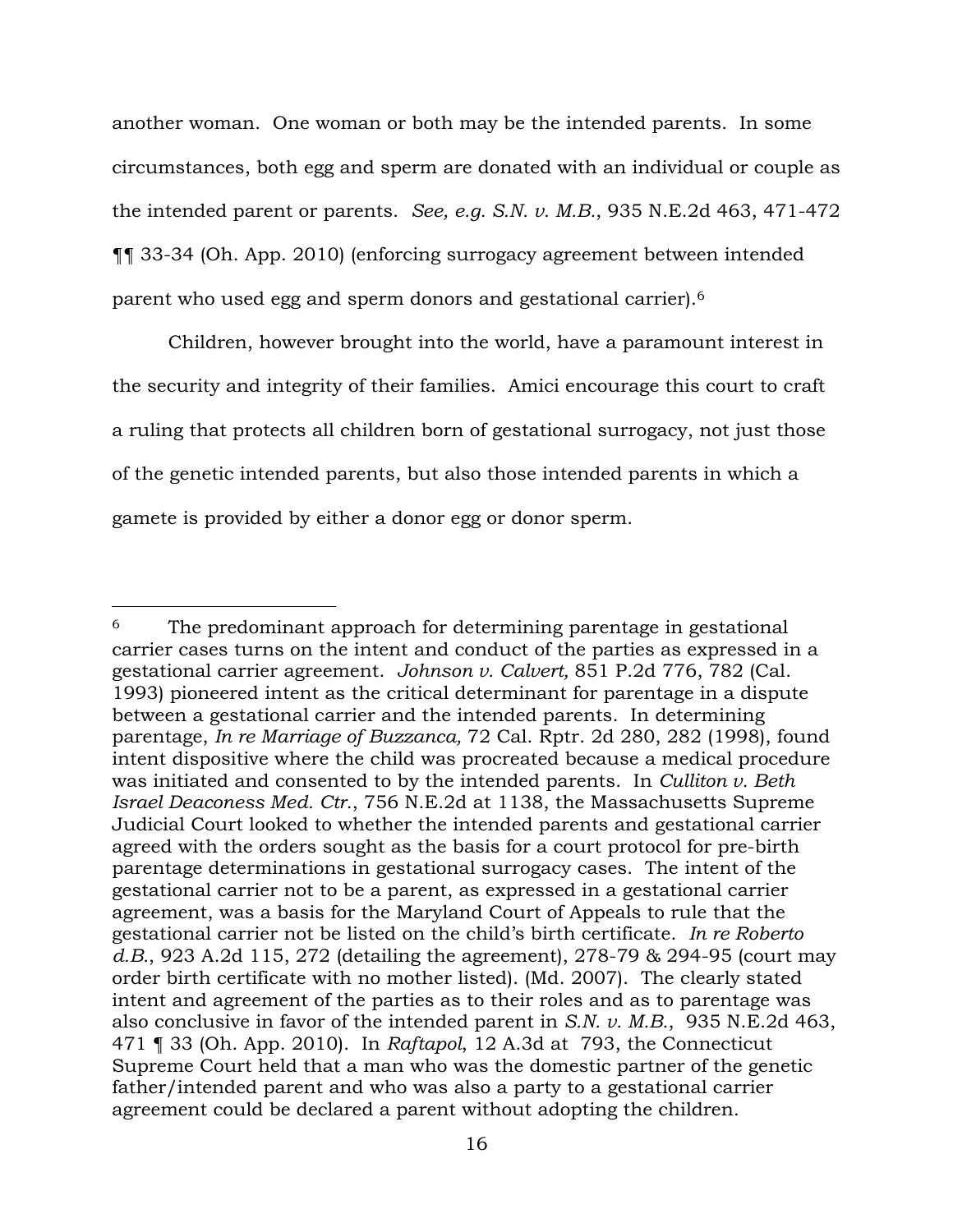B. Existing Maine Law Empowers the District Court to Determine Parentage in Gestational Surrogacy Cases and in the Present Case to Find Exclusive Parentage in the Nolans.

The Uniform Act on Paternity ("the paternity statute"), 19-A M.R.S. § 1551 et seq., accords the District Court "jurisdiction over an action to determine parentage." 19-A M.R.S. § 1556. The Nolans' claim requests such a determination, and also invokes the District Court's power to issue declaratory relief as to who Desmond's parents are and are not. *See* 14 M.R.S. § 5953 ("Courts of record within their respective jurisdictions shall have power to declare rights, status and other legal relations…."); 14 M.R.S. § 5957 (enumerations in Act do "not limit or restrict the exercise of the general powers conferred in section 5953 in any proceeding where declaratory relief is sought, in which a judgment or decree will terminate the controversy or remove an uncertainty"). Finally, if this Court decides that the paternity statute is an inadequate or inappropriate vehicle for resolving parentage determinations for children born with the assistance of a gestational carrier, then the District Court's equitable powers in matters related to "determin[ing] parentage" provide the authority for the requested orders and relief. *Cf. Stitham v. Henderson*, 2001 ME at ¶ 16 & n. 5, 768 A.2d at 603 (District Court is court in which "sensitive family law matters should ordinarily be resolved").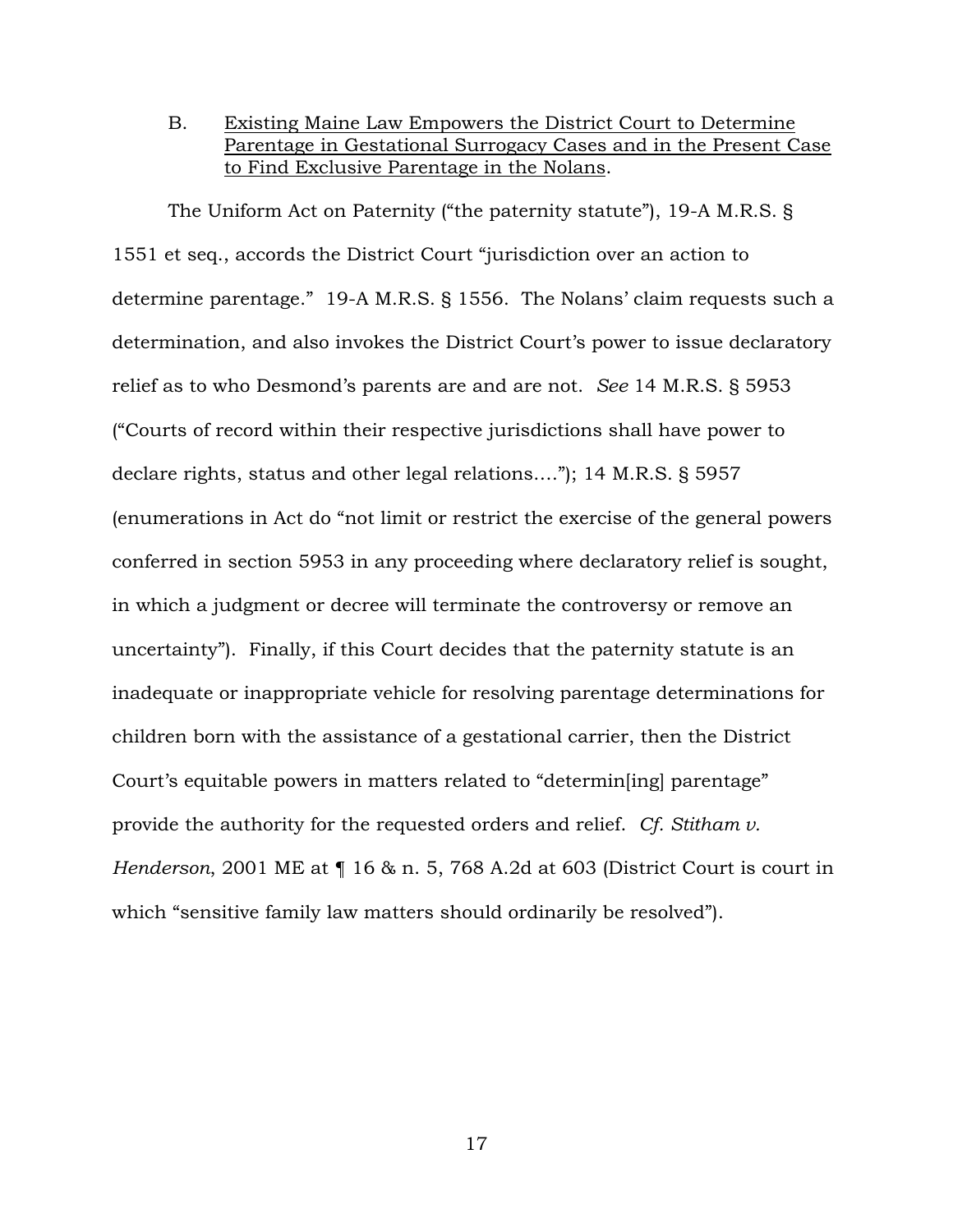1. The District Court Correctly Determined that Robert Nolan is Desmond's Father But Erred in Failing to Exclude Jeffrey LaBree as Desmond's Father.

Desmond's birth by a married woman triggered a legal presumption that Kristin's husband Jeffrey is his father. MRE 302.<sup>7</sup> *See also* 19-A M.R.S. §1552 (obligations of father to child born during extant marriage).8 This presumption is rebuttable, and "paternity may be determined" on the complaint of the alleged father, or of the mother9, among others. *Id*. § 1553. Claims for parentage are cognizable even when the woman who gave birth, as here, is married to a different man than the alleged father. *Stitham v. Henderson*, 2001 ME 52, ¶11, 768 A.2d 598, 602. *See also Denbow v. Harris*, 583 A.2d at 207 ("The Uniform Act on Paternity allows a paternity action even when the child is born to a mother who is married.").

Not only is the paternity presumption rebuttable, but critically for this case, the paternity statute allows parents to acknowledge their children voluntarily. 19-A M.R.S. § 1616. Even apart from genetic facts then, the

<sup>7</sup> *See e.g. Denbow v. Harris*, 583 A.2d 205, 206-7 (Me. 1990) (distinguishing presumptions of paternity and Maine Rule of Evidence 302).

<sup>&</sup>lt;sup>8</sup> The presumption of legitimacy in R 302 is not applicable where reliable blood or tissue tests establish that the presumed father is not the bio parent. *Stitham*, ¶ 14, 602.

<sup>9</sup> In the unusual situation in which a Gestational Carrier believes she is carrying her own genetic child, she would thus be able to file a complaint to establish parentage.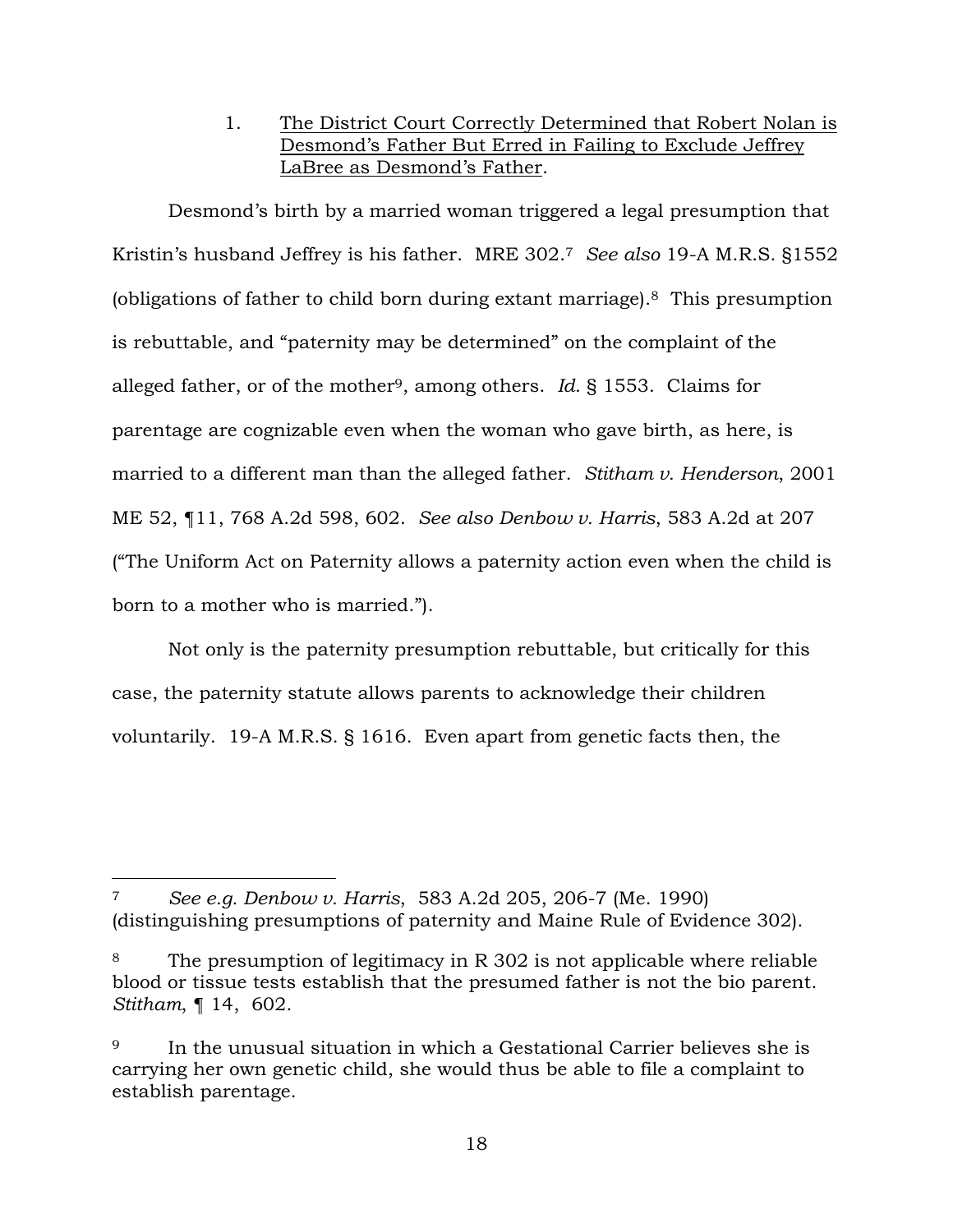existing statute allows a person who intends to and consents to raise a child to be treated in law as the natural parent.<sup>10</sup>

The Judge ruled that the paternity statute applied, at least in part, and correctly concluded that Robert Nolan had "produced clear and convincing evidence that he is Desmond's father, [19-A M.R.S.] § 1562." R.A. 6.

Rather than compel a blood or tissue test, or "DNA testing" R.A. 46, the Court prudently relied on other admissible "evidence relating to paternity" apart from such tests. *Id*. § 1563.11 This evidence included an affidavit from the treating IVF physician as to the genetic contributors and medical procedure leading to conception of the embryo and implantation of the embryo in Mrs. LaBree, as well as the "medical certainty" that Desmond was the child of Celia

<sup>10</sup> After 60 days, that acknowledgement is final, and may be challenged only on the basis of "fraud, duress or material mistake of fact with the burden of proof on the challenger." 19-A M.R.S. § 1616. At least one court has analogized the voluntary acknowledgement procedure in a paternity statute to a gestational carrier agreement in which an intended mother who used an egg donor carrier expressed her clear intent to cause the birth of a child and raise it as her own. *S.N. v. M.B.*, 935 N.E.2d 463, 470 ¶ 28 (Oh. App. 2010).

<sup>11</sup> Pursuant to 19-A M.R.S. § 1563, this other evidence includes, "but is not limited to:

A. An expert's opinion concerning the timing of conception;

B. Evidence of sexual intercourse between the mother and alleged father at a possible time of conception;

C. Medical, scientific or genetic evidence relating to the alleged father's paternity of the child based upon tests performed by experts; or

D. The statistical probability of the alleged father's paternity based upon the blood or tissue tests."

*Id*. § 1563 (1) (A-D).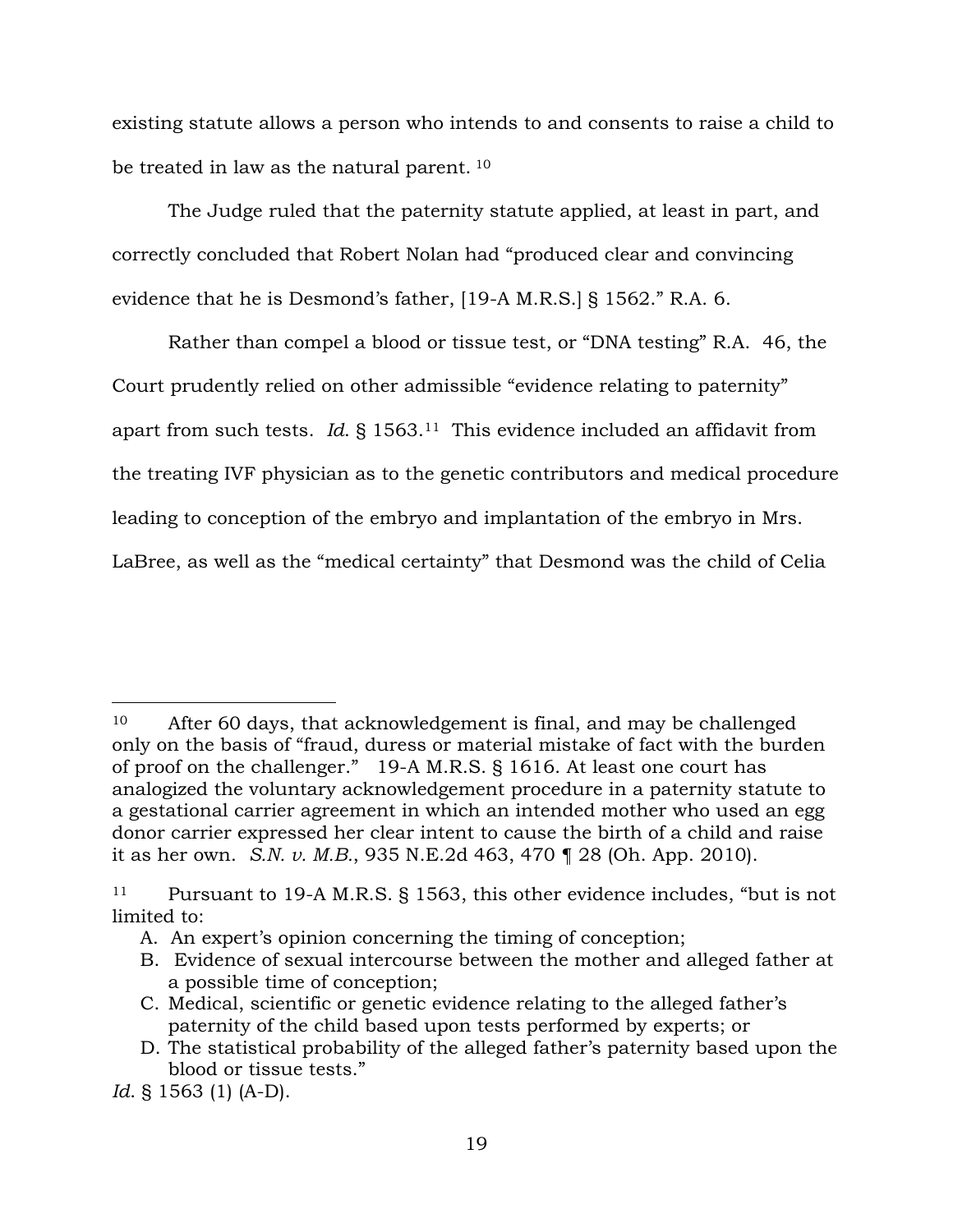and Robert Nolan. R.A. 13. The testifying parties agreed with rather than disputed these facts. *See supra* Statement of Facts; R.A. 6-7.<sup>12</sup>

The Judge erred, however, in failing to apply the same clear and convincing evidence to declare Jeffrey Labree's non-paternity. Rather than exclude Jeffrey LaBree as Desmond's father, 19-A M.R.S. § 1564 (exclusion of putative father), the Court's Orders continue to include Jeffrey LaBree as though he is someone legally connected to Desmond. *See, e.g.*, R.A. 9 (Amended Parental Rights and Responsibilities Order). Given the "clear and convincing evidence" of Robert Nolan's paternity, the Court should have expressly excluded Jeffrey LaBree as a father so that there is no doubt that Robert Nolan exclusively occupies that role in Desmond's life.

<sup>&</sup>lt;sup>12</sup> Amici cannot strongly enough urge this Court to clarify that 22 M.R.S. § 2761 (3-A) and/or the District Court's power to "determine parentage" and/or the excerise of the District Court's equity jurisdiction, *see infra*, allows parentage determinations to be made before the birth of the child. In the ordinary case involving a gestational carrier agreement, the affidavit testimony of the treating physician should be adequate for determining the genetic contributions of the intended parents or any sperm or egg donors prior to birth. *Compare Culliton*, 756 N.E.2d at 1139-1141 (establishing protocol). If this Court determines that paternity determinations can be made only after birth, then Amici urge the Court to permit the parentage determination to be made prior to the child's birth and to become effective immediately upon the child's birth.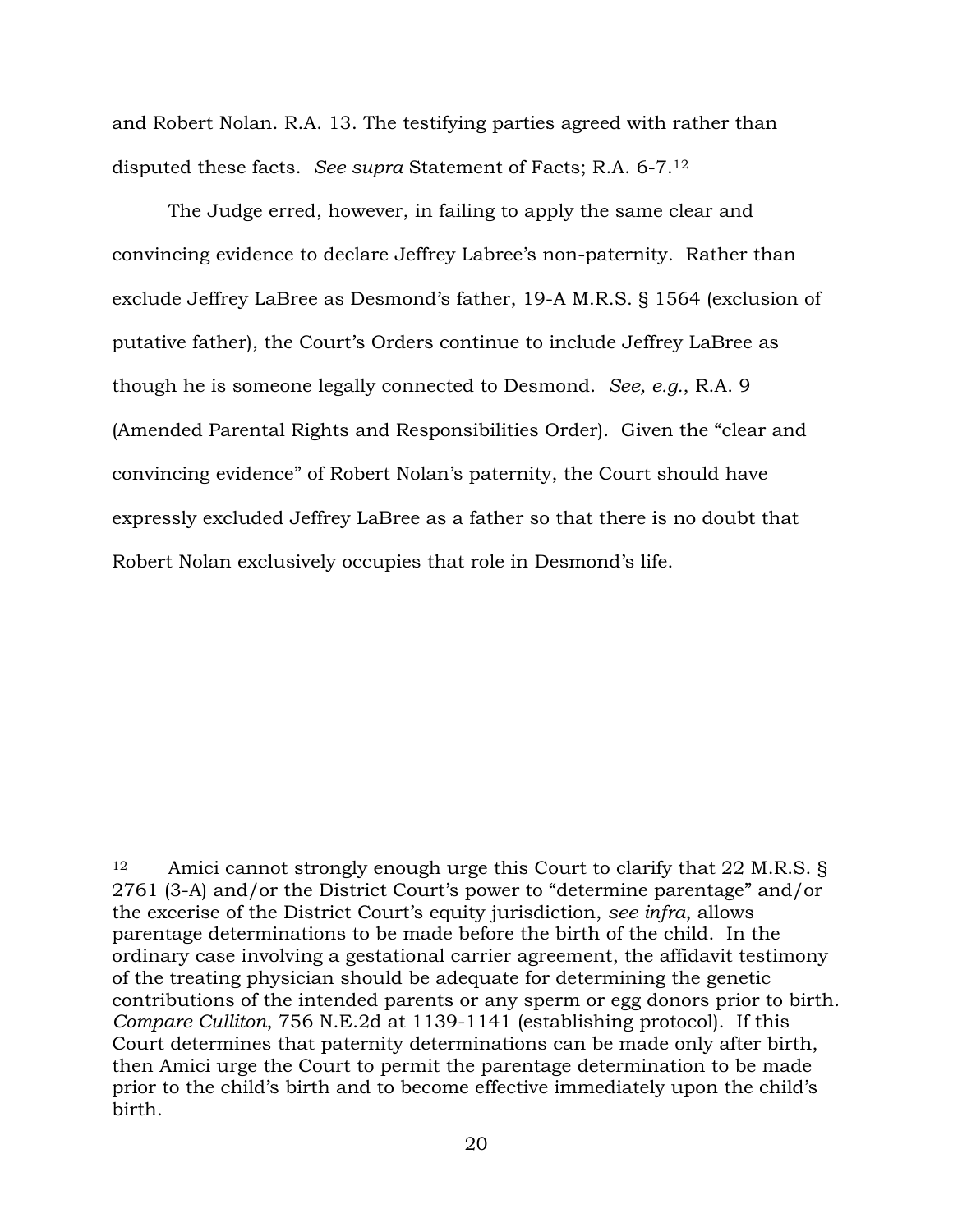- 2. The District Court Erred by Determining that Kristin LaBree, Rather than Celia Nolan, is Desmond's Mother.
	- a. The Birth Registration Statutes Do Not Establish an Irrebuttable Presumption of Maternity in the Birth Mother.

The Court below found that a statute governing birth registration vests legal maternity in the woman who gives birth to a child. R.A. 6. That statute provides:

For the purposes of birth registration, the mother is deemed to be the woman who gives birth to the child, unless otherwise determined by a court of competent jurisdiction prior to the filing of the birth certificate. If the mother was married at the time of either conception or birth, or between conception and birth, the name of the husband must be entered on the certificate as the father of the child, unless paternity has been determined otherwise by a court of competent jurisdiction.

## 22 M.R.S. § 2761 (3-A).

The District Court erred. The charge of the State Registrar of the Office of Data, Research and Vital Statistics is to prepare birth records that accurately reflect the facts of a child's parentage. 22 M.R.S. § 2761. Contrary to the District Court's understanding, the birth certificate statute cited does not establish a legal presumption of maternity. *See, e.g. Raftopol*, 12 A.3d at 789 n. 17; *Culliton*, 756 N.E.2d at 1138 n. 9. Instead, it captures, records and reflects the information provided to it by hospitals, other providers, or by court orders.

Even as a factual presumption, the stated presumption is rebuttable. The cited statute expressly acknowledges that someone other than the birth mother can be designated as the mother "prior to the filing of the birth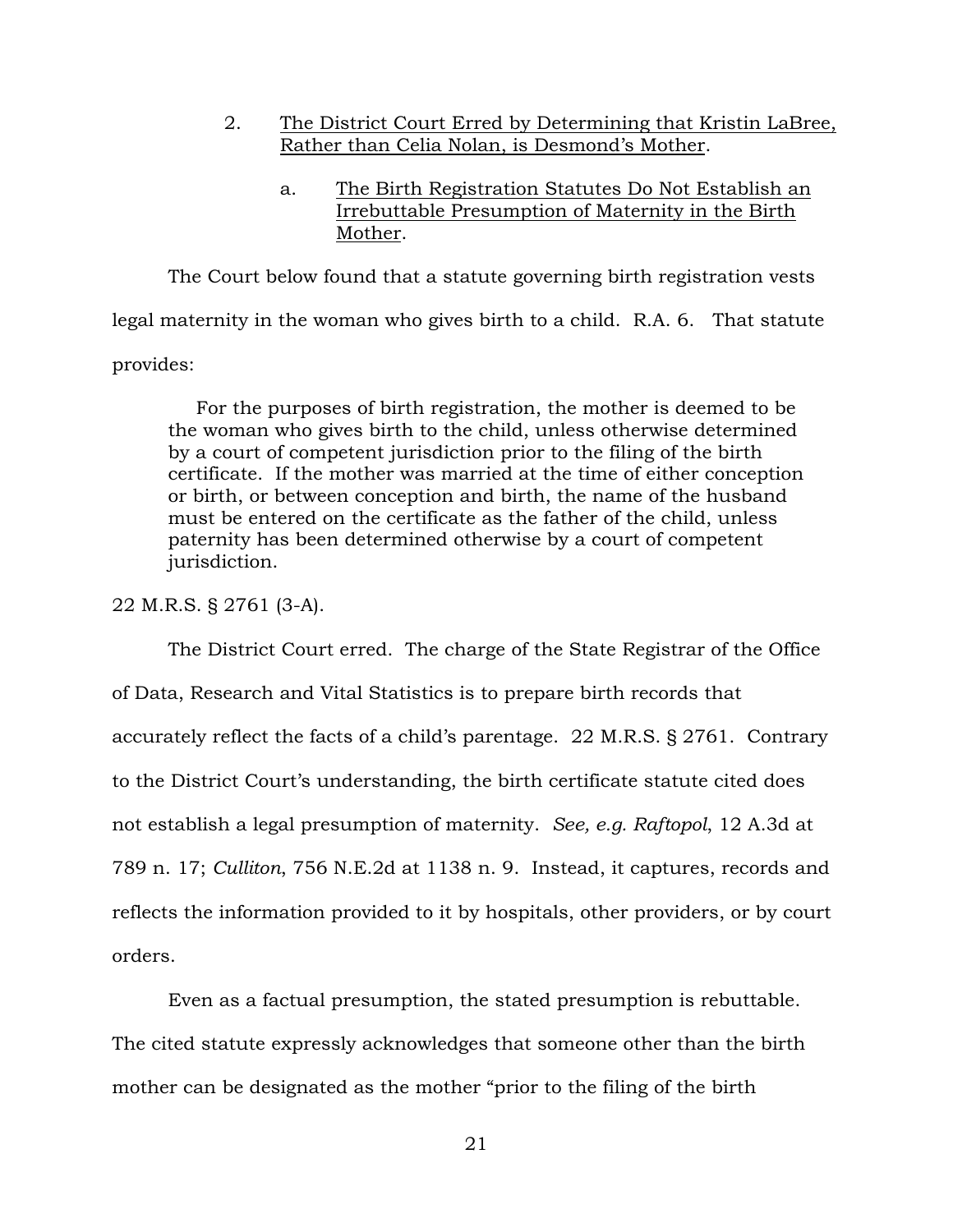certificate" via a court order. Moreover, since vital records are a recording of facts, they "may be altered or amended" in accord with department regulations even after the initial filing with the Office of Data, Research and Vital Statistics. 22 M.R.S. § 2705. The Department's regulations specifically authorize correction as to the "names of parents" on birth certificates.13 10-146 CMR ch. 2, § 5 ( C)(1). Just like *before* the initial registration, a "court order" provides the documentation required *after* registration to substantiate a correction on a birth certificate when the order "references the specific record to be amended and the specific changes to be made." 10-146 CMR ch. 2, § 5 (C )(4)(e). S*ee also* 10-146 CMR Ch. 2, § 2 (A) (4). ("State Registrar shall evaluate all applications and evidence submitted in support of any alteration, correction, completion or other amendment and shall approve the requested change when supported by appropriate evidence.") $14$ 

<sup>13</sup> An "amendment" is a change "at any time after registration" of "any item" on a birth record. 10-146 CMR ch. 2, §1 (C ) and a "correction" is "the striking out of any errors" and "substitution of the correct information." *Id.* §1 (G). The parents themselves can apply to correct the birth certificate—including as to the "[n]ames of [p]arents" *Id*. § 5(c)(1)(a). The Registrar approves changes "supported by appropriate evidence." *Id.* § 2(A)(4).

The regulations also devote an entire section to adding or deleting a father's name on the birth certificate based on either a court determination of or voluntary acknowledgement of paternity. *See* 10-146 CMR ch. 2, § 9.

<sup>&</sup>lt;sup>14</sup> The Judge noted that the birth registration statute refers to the maternity determination being made "prior to the filing of the birth certificate." R.A. 45. The timing of the Nolans' request should not block relief where both parentage, and thus birth records, are subject to change by judicial order. The birth registration statute implicitly allows judicial determinations not only before birth registration, but before the birth of the child. These provisions simply underscore the District Court's power to "determine parentage" at any number of times. In addition, no attempt at "legitimation" was required, nor would it have been effective, where the intended and genetic parents are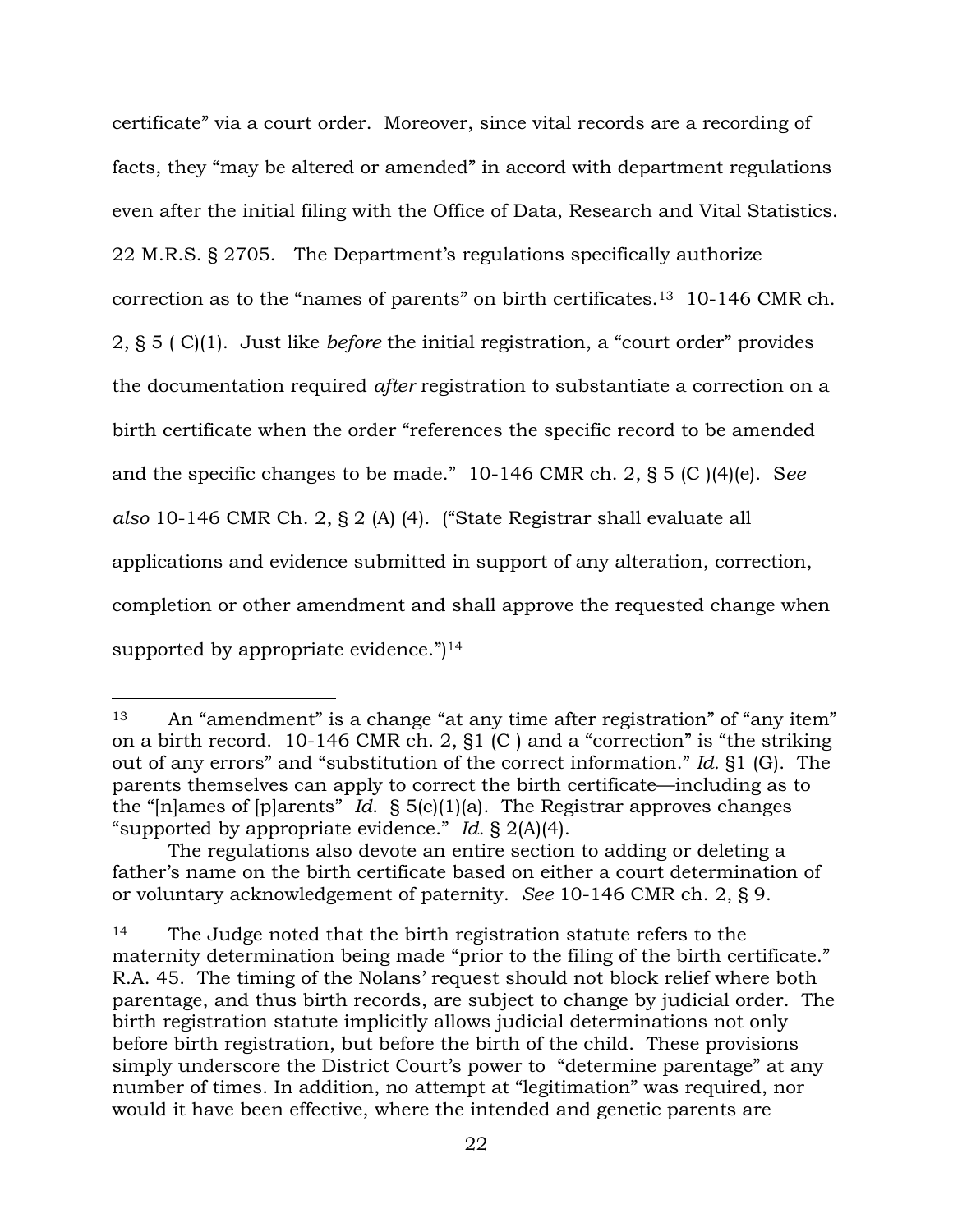When counsel requested the Court to issue an order to the Office of Data, Research and Vital Statistics directing changes in Desmond's birth certificate, the Court responded, *inter alia*, "The Legislature should act before I do." R.A. 47. But the Legislature has acted. It has already authorized the Registrar to make changes to the identity of a child's parents in order to maintain accurate records. In addition, the legislature has empowered the District Court to "determine parentage," and to determine both maternity and paternity "for purposes of birth registration." 22 M.R.S. § 2761 (3-A). If the Court had used its statutory or equitable power to declare parentage in accord with the gestational carrier agreement and uncontradicted evidence of intent and conduct of the parties, then either the Judge could have directed an order to the Office of Data, Research and Vital Statistics designating a change in Desmond's parentage or the parties could have taken their orders of parentage and non-parentage to the Office of Data, Research and Vital Statistics for correction of the birth in accord with department procedures.

In short, this statute provides no guidance as to who the legal "mother" (or parents) is in a gestational surrogacy case. As this Court observed in *Stitham v. Henderson*, "historically, the concept of a 'maternity test' was rarely discussed because the biological mother was, by definition, present at the birth of the child. Given advances in genetics, that assumption will not always hold." *Id.*, 2001 ME 52 ¶ 25 n. 14, 605 n. 14 (Saufley, J., concurring). This is such a case.

#### already married to one another. *Compare* R.A. 7.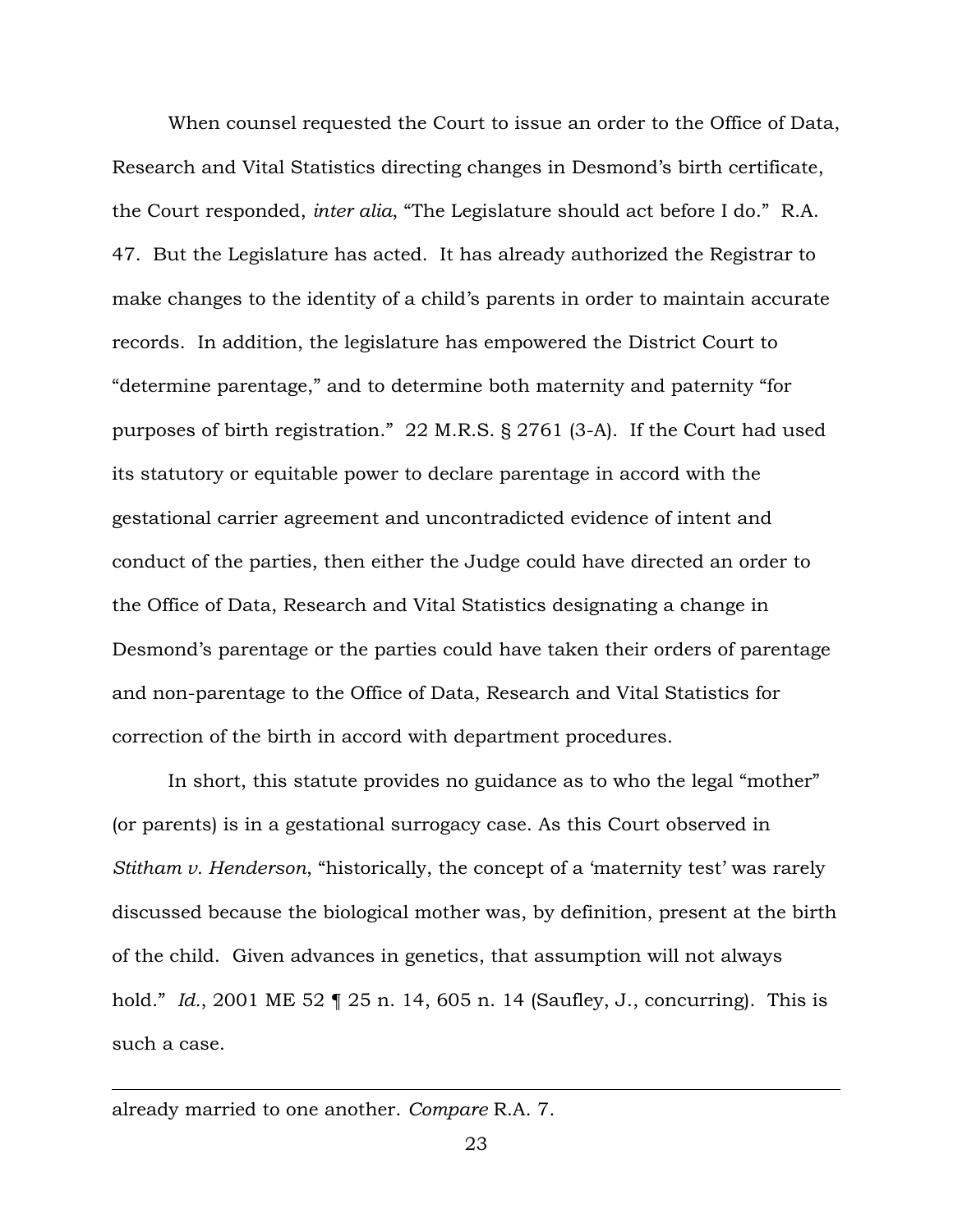#### b. The District Court's Power to Determine Maternity.

The District Court's erroneous interpretation of the birth registration statute clearly constrained its otherwise applicable power to "determine parentage," including maternity. If the District Court had properly understood its power, it could only have concluded that Celia Nolan is Desmond's mother and not Kristin LaBree. The same evidence that conclusively rebutted Jeffrey LaBree's presumed paternity, as well as the contractual agreement and the parties course of conduct in reliance on that agreement, would similarly rebut Mrs. LaBree's maternity and establish Mrs. Nolan as Desmond's mother.

One way of understanding the District Court's power, as appellants set forth below and in this Court, is that the Judge could have construed the paternity statute in a gender neutral fashion in order to avoid any constitutional infirmity flowing from a legal system in which men may prove (and disprove) paternity but which allows women no opportunity to prove (or disprove) maternity.<sup>15</sup> *See* Appellants Br. at 17-19. This Court has previously construed the paternity statute to avoid constitutional problems of a different sort. *Johannesen v. Pfeiffer*, 387 A.2d 1113, 1114-1115 (Me. 1978). *See also In re Stubbs*, 141 Me. 143, 147, 39 A.2d 853, 854-55 (Me. 1944) (where statute susceptible to two interpretations, court should adopt interpretation which would sustain its constitutionality). In the gestational surrogacy context, courts have begun addressing the limitations of the gendered language in paternity statutes by construing them to allow claims for maternity or to prove non-

<sup>&</sup>lt;sup>15</sup> The statute speaks in terms of "paternity" except for clarifying the District Court's jurisdiction "to determine parentage."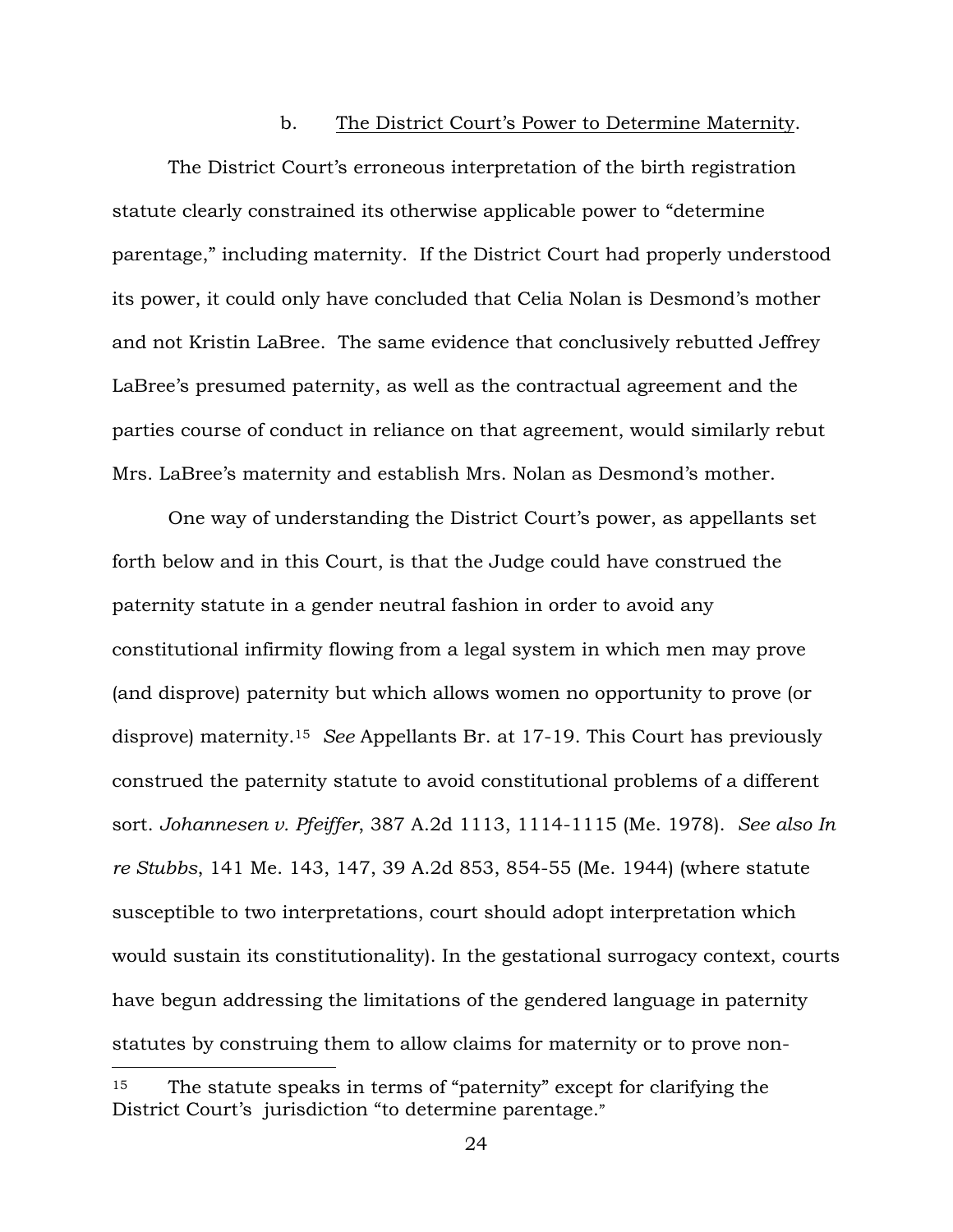maternity. *See, e.g., In re Roberto d.B.*, 923 A.2d 115, 124-125 (Md. 2007)(state sex discrimination prohibition requires paternity statute to be "construed to apply equally to both males and females"); *T.V. v. New York State Dep't of Health*, 929 N.Y.S.2d 139, 147 (Sup. Ct., App. Div. 2d Dept., 2011) (gendered terms in paternity statute should be construed to include claims for maternity). *But see cf. In the Matter of the Parentage of a Child by T.J.S and A.L.S.*, 16 A.3d 386, 392-393 (N.J. Super. Ct., App. Div.) (allowing parentage order when both of the intended parents are genetic parents, but no equal protection violation where parentage statute recognizes parental status for infertile husband (involving use of donor sperm) but not infertile wife (involving use of donor eggs)), *rev. granted* 23 A.3d 935 (N.J. 2011).

Alternatively, the District Court could have resorted to its wellestablished equitable powers to determine parentage – both paternity and maternity. Amici recognize that the District Court is not a court of general equity jurisdiction. 4 M.R.S. § 152; *Boyer v. Boyer*, 736 A.2d 273, 277 (Me. 1999). Yet, the District Court possesses equitable jurisdiction to address issues otherwise within its jurisdiction but for which there is no adequate remedy at law. For example, the District Court's "authority to act in equity regarding parental interests" and establish de facto parenthood is expressed in, but not confined to, those statutes addressing parental rights and responsibilities, *C.E.W. v. D.E.W.*, 2004 ME 43, ¶ 11, 845 A.2d. 1146, 1151 (2004) (equitable authority for de facto parenthood tied to 19-A M.R.S. §1653). In the same vein, the statutory power to "determine parentage" implies a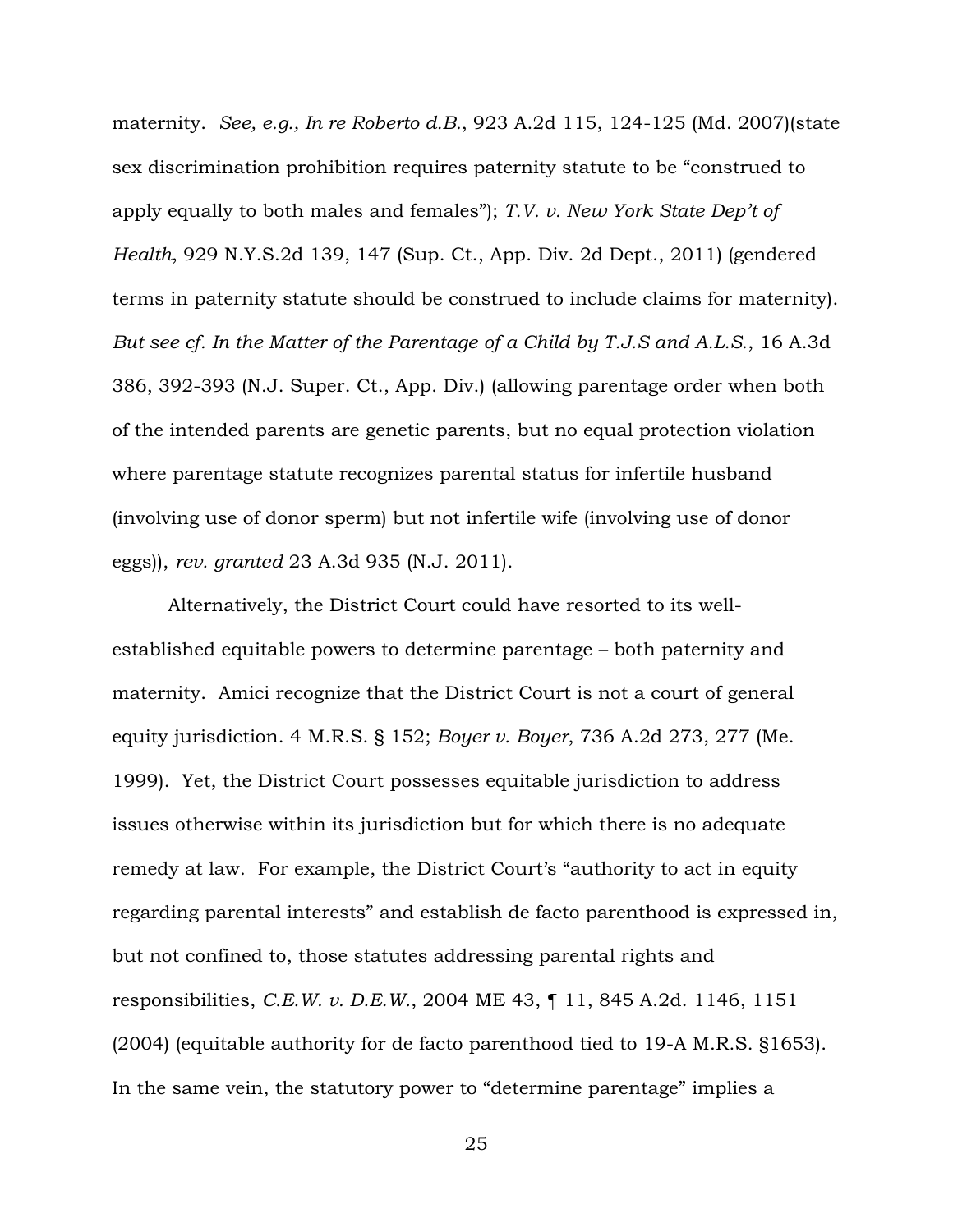correlative equitable power to determine parentage when the literal terms of the paternity statute do not apply. *See also Roussel v. State*, 274 A.2d 909, 921- 22 (Me. 1971) (equity petition is proper basis for court to adjudicate legal right to custody of a child).

The existence of a comprehensive statutory scheme for "parentage" and "paternity" does not vitiate the court's equitable powers to act in the child's best interests in appropriate cases. In *Harmon v. Emerson*, 425 A.2d 978 (Me. 1981), a divorce case, this Court made clear that even in areas in which courts rely solely on statutory authorization for their jurisdiction over matters, "[t]he trial judge who is asked to act as a wise, affectionate, and careful parent to do what is best for the interest of the child must be held to be invested with broad discretion." *Id.* at 983 (internal quotation omitted). This Court elaborated, "Once the Legislature has generally delegated to the judiciary the performance of the dispute-resolution function in the area of domestic relations, it is the responsibility of the judiciary to determine how that function may best be carried out within the intent of the legislative mandate." *Id.* at 983-84.

Assuming for the sake of argument that the Uniform Parentage Act is inadequate to address maternity (or paternity) claims, then the parties here have no adequate remedy at law because no statute addresses their situation, *i.e*., that of establishing who is and is not a mother (or father) in a case of gestational surrogacy, and the District Court may exercise its equity jurisdiction as circumstances require.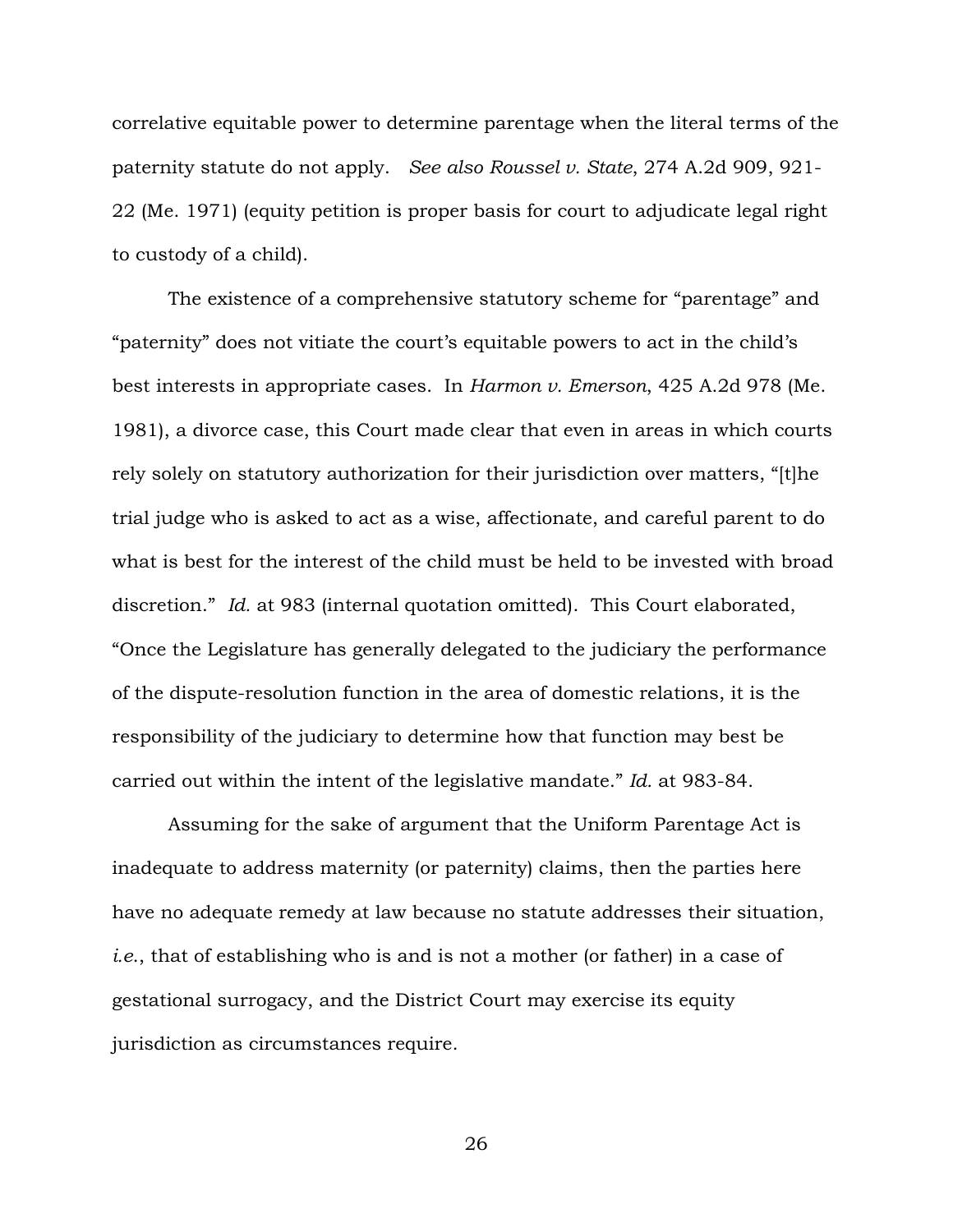The Court clearly understood that it had equitable jurisdiction insofar as it denominated Celia Nolan a "de facto mother," an equitable appellation. While the Nolans did not assert equity in their original pro se complaint, their counsel raised equity repeatedly at the evidentiary hearing. *See* Statement of Facts, *supra*. When exercising its equity jurisdiction, the District Court can determine parentage in a gestational surrogacy matter.<sup>16</sup> *See Littlefield v. Adler*, 676 A.2d 940, 942 (Me. 1996) (citations omitted) ("The power of equity is broad and flexible. Equitable remedies may be fashioned to meet the needs of the parties in a particular case."). *See also* Robert Treat Whitehouse, *Equity Jurisdiction Pleading and Practice in Maine* § 544 (1900) ("[O]ne of the most characteristic … features … of equity [is] that it may vary its decrees indefinitely and adapt them to all the requirements of any particular case."); *Levasseur v. Dubuc*, 229 A.2d 201, 204 (Me. 1967) (quoting 27 Am. Jur. 2d, *Equity* § 103) ("'The power of equity is said to be coextensive with the right to relief; it is as broad as equity and justice require.'"); *Robinson v. Clark*, 76 Me. 493, 495 (1884) (quoting Pomeroy, Equity Jurisprudence § 109) ("'There is in fact no limit to their variety and application; the court of equity has the power of devising its remedy and shaping it so as to fit the changing circumstances of every case and the complex relations of all parties.'").

In addition to invoking the District Court's equitable power, the Nolans' Complaint specifically included a request for a declaratory judgment that only

<sup>16</sup> Other states have utilized this same approach. *See, e.g. Culliton*, 756 N.E.2d at 1139 (Mass. 2001) (using equity to establish parentage and "furnish[] a measure of stability and protection to children born through such gestational surrogacy arrangements.").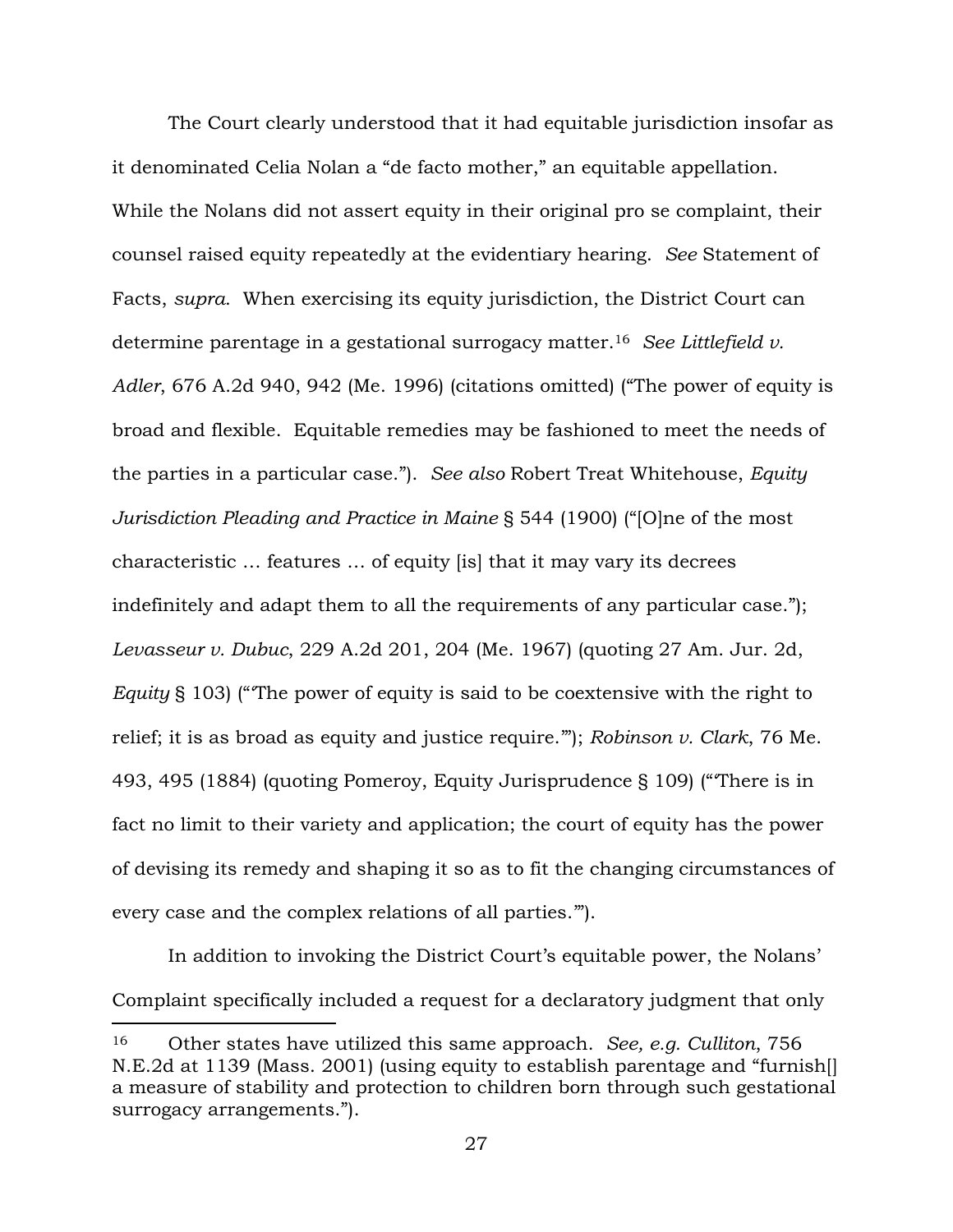the Nolans are Desmond's parents. All of the parties consented to and supported the Nolans' request. These declarations fall squarely within the District Court's power under the Maine Declaratory Judgments Act, *i.e.* declarations regarding the "rights, status and other legal relations" between the parties pursuant to the law and their agreement and course of conduct in reliance on that agreement. 14 M.R.S. §5953. *See also Hodgdon v. Campbell*, 411 A.2d 667, 669 (Me. 1980) (citations and quotations omitted) (the Maine Declaratory Judgment Act is remedial in nature and should be liberally construed to effectuate its purpose); Horton and McGehee, *Maine Civil Remedies* § 3-2(a) (4th ed. 2004) ("Provided the prerequisites of a controversy are present and provided declaratory would serve a purpose by resolving the controversy or uncertainty, a declaratory judgment may be rendered on almost any subject.").

> c. Nothing Bars The Use of Equity for the Requested Declarations of Parentage and Existing Policy Supports the Nolans' Request.

There is no bar to the exercise of equity or to the issuance of declaratory relief in these circumstances. *See State v. Dyer*, 371 A.2d 1079, 1083 (Me. 1977) ("Proper judicial discretion is that which is guided and controlled, in the light of the facts and circumstances of each particular case, by the law and justice of the case, subject only to such rules of public policy as may have been established for the common good.")

While the District Court suggested that the parties should go to states that "authorize" these types of arrangements, R.A. 52, the fact that there is no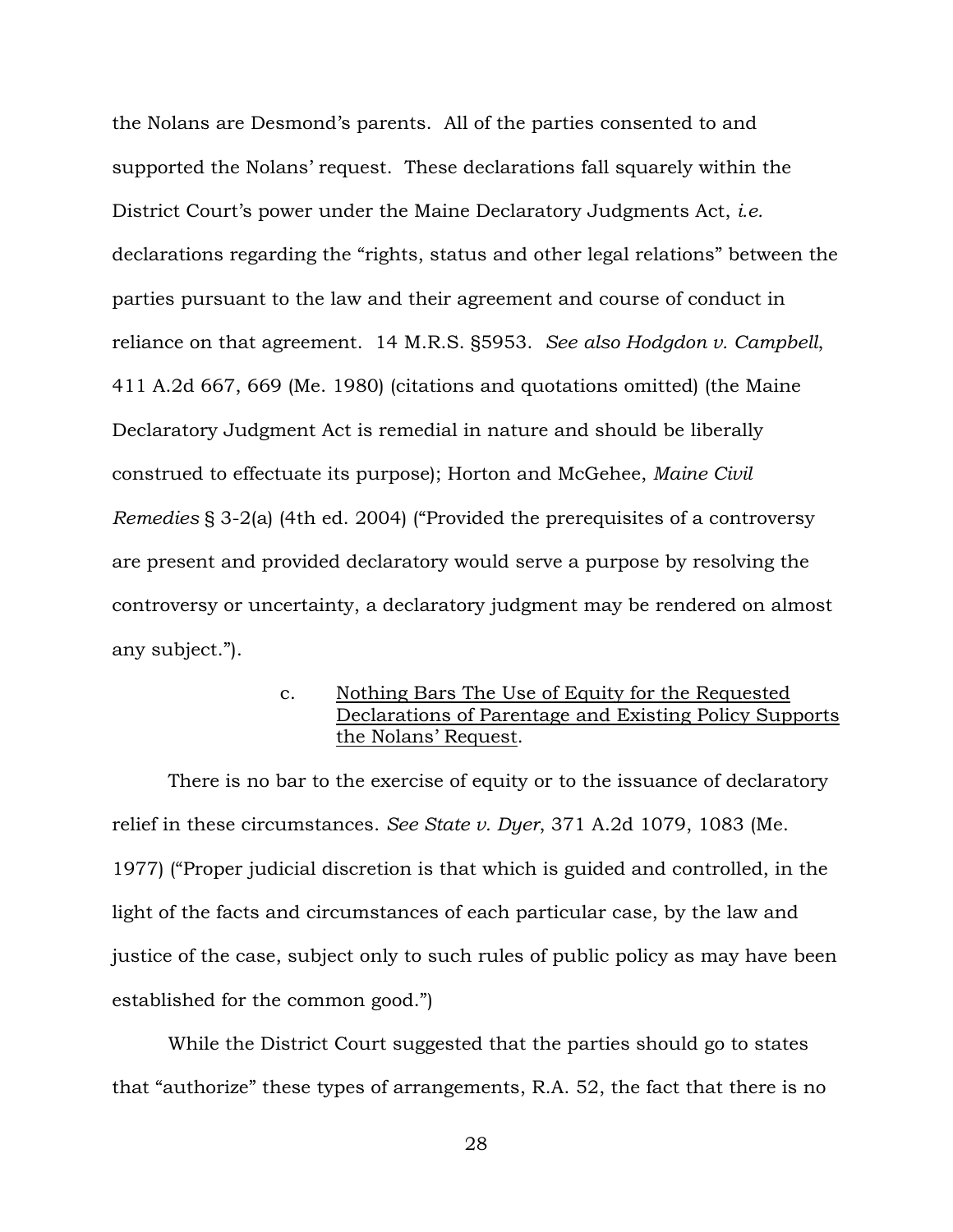Maine statute on reproductive technology is no basis for inferring a public policy against gestational surrogacy. *See Roberts v. Stevens*, 24 A. 873, 876 (Me. 1892) (absence of statute or decision is not basis to infer violation of public policy). *Compare J.F. v. D.B.*, 879 N.E.2d 740, 741-742 (Ohio 2007) (no public policy violated by entering surrogacy contract).17 The question for the court is whether existing Maine law – statutory and equitable - is capacious enough to address these circumstances. As demonstrated above, it is.

The amendments to the paternity statute providing for voluntary acknowledgement of paternity and parental responsibilities regardless of genetics cogently express this policy. 19-A M.R.S. § 1616. In addition, this Court has protected children's interests by sanctioning the use of longstanding equitable powers and the *parens patriae* duty to protect children to establish de facto parenthood where existing statutes fail to address the realities of a child's family relationships. *See, e.g.*, *C.E.W. v. D.E.W.*, 2004 ME 43, ¶¶ 11-12, 845 A.2d 1146, 1151 (2004). In a similar vein, this Court has construed the adoption statutes to authorize joint adoptions and thus avoid a result contrary to the public interest of encouraging families to undertake the daunting work of fostering and adopting children. *In re Adoption of M.A.*, 2007 ME 123, ¶¶ 30-31, 930 A.2d 1088, 1098 (Me. 2007).

<sup>&</sup>lt;sup>17</sup> Courts in many jurisdictions routinely step in to define the familial relationship between the child and the adults who intend to be and assume legal responsibility for the child they created, even without specific legislation involving gestational carrier agreements. Diane S. Hinson & Maureen McBrien, *Family Advocate*, ABA Section of Family Law, volume 34, No. 2 Fall 2011, pp. 32-36.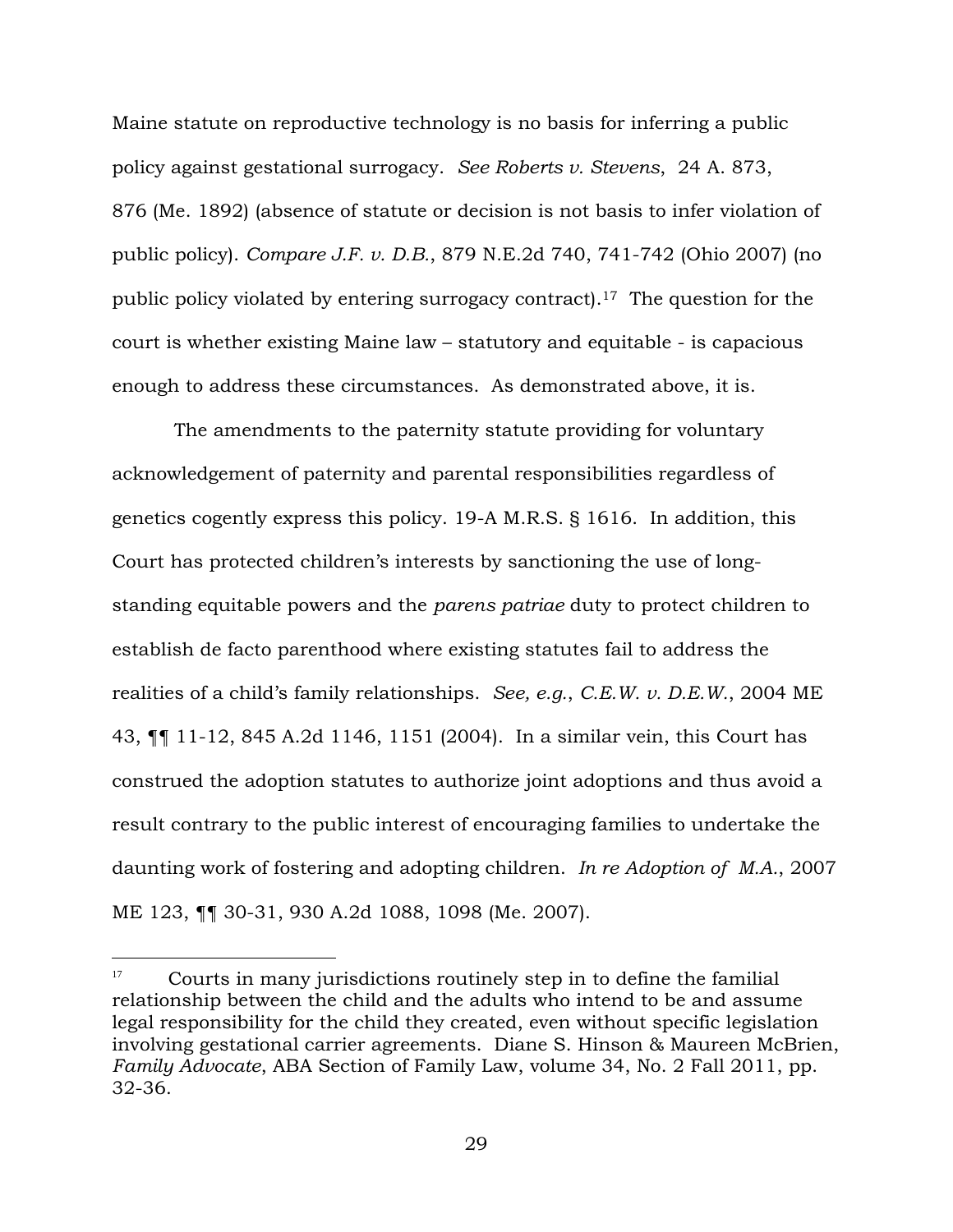The requested relief would serve Desmond's interests. A judicial declaration would benefit Desmond by establishing who his parents are and are not, and allow his parents to obtain an accurate birth certificate. It would ensure his health needs are met through accurate insurance coverage as the legal dependent of the Nolans, and also allow him to obtain identity documents like a social security card and a passport so that he can travel with his parents. Absent a declaration of their respective statuses—parentage in the Nolans and non-parentage in the LaBrees—the parties remain bound in a widereaching legal relationship to each other and to Desmond, and their respective legal rights and liabilities will remain unclear and could subject them to responsibilities to each other and for each others' actions. While not anticipated, should circumstances change with either couple, legal actions for parental rights and responsibilities, or for child support, could follow. Should any of the four adults die, there would be questions about intestate succession, access to Social Security child's benefits and any number of other benefits that may, or may not, flow to Desmond, and might affect the LaBrees' own children. While not applicable to Desmond, it is certainly conceivable that a child could be born with medical complications, thereby complicating decision-making and insurance coverage at the most inopportune time. *See also Culliton*, 756 N.E.2d at 1139 (discussing negative consequences for child from absence of parentage orders). A declaratory judgment of status would clarify that no one but the Nolans are responsible for Desmond, and that neither the LaBrees nor Nolans nor anyone acting on their behalf could pursue any right, benefit, or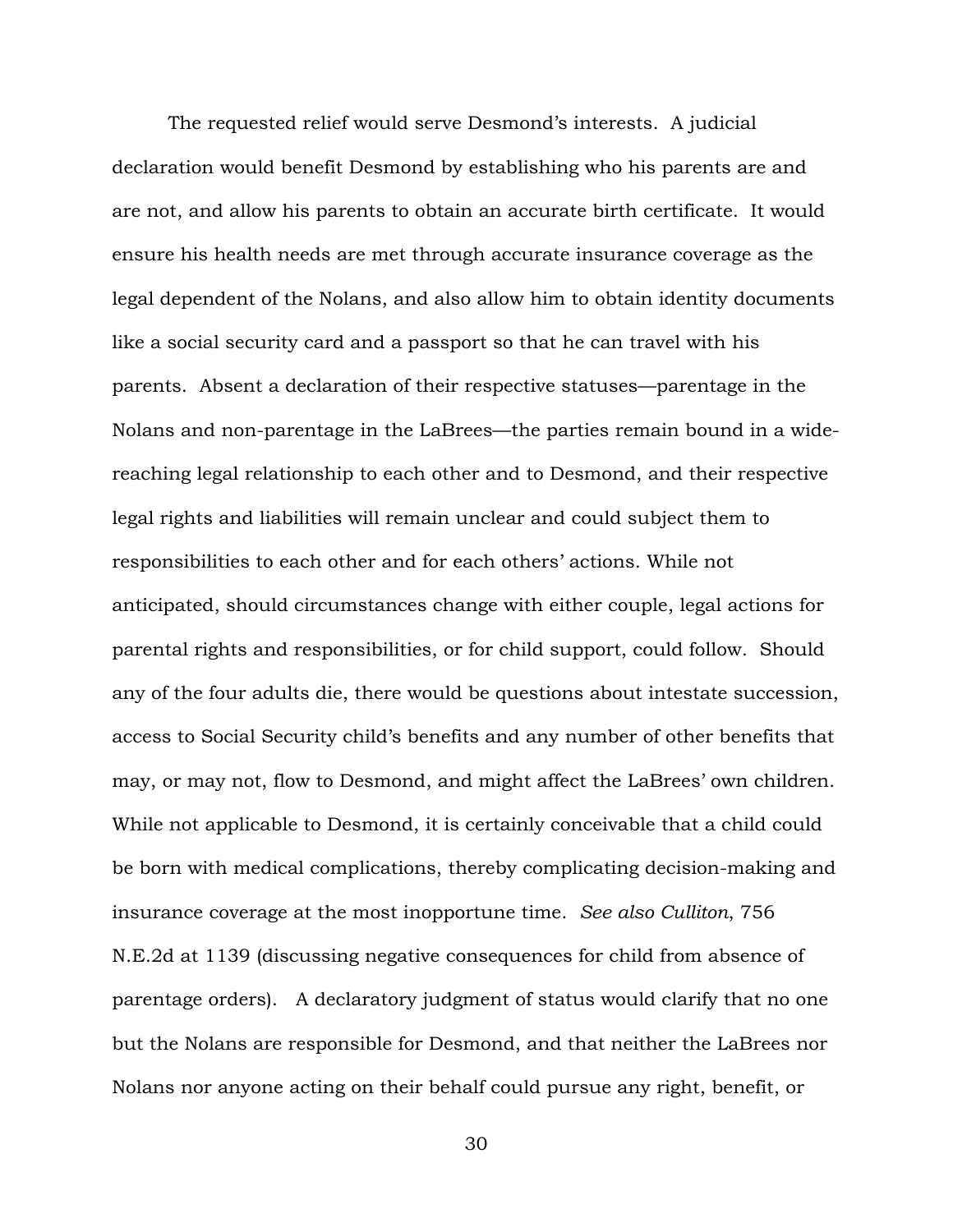claim against one another based upon the LaBrees' assistance to the Nolans in having a child. Most importantly, when Desmond is old enough to understand, the declaration would unambiguously tell him who his parents are.

Indeed, without affording the relief requested by the Nolans, they and the LaBrees will be forced to remain in an undesired co-parenting relationship. It cannot serve Desmond's interests or Maine public policy to perpetuate these legal relationships that have no basis in the reality of how these families are living their lives and their involvement or non-involvement with Desmond. *See Von Schack v. Von Schack*, 2006 ME 30, ¶ 25, 893 A.2d 1004, 1011 (2006) (addressing Maine's marriage and divorce laws and stating that Maine has a "unique interest in assuring that its citizens are not compelled to remain in such personal relationships against their wills. . .").

In the same vein, the District Court's refusal to determine parentage in accord with the uncontradicted testimony of the parties' contract, intent and conduct implicates Desmond's constitutional liberty interest in maintaining the integrity of his family and his actual parental relationships. *See generally Moore v. City of East Cleveland*, 431 U.S. 494, 499 (1977) (quoting *Cleveland Bd. of Educ. v. LaFleur*, 414 U.S. 632, 639-40 (1974) (acknowledging "freedom of personal choice in matters of marriage and family life"). *See also*, *e.g.*, *Smith v. City of Fontana*, 818 F.2d 1411, 1418 (9th Cir. 1987) (child's interest in continued companionship and society of parents is a cognizable liberty interest). While Desmond's family consists of his intended and actual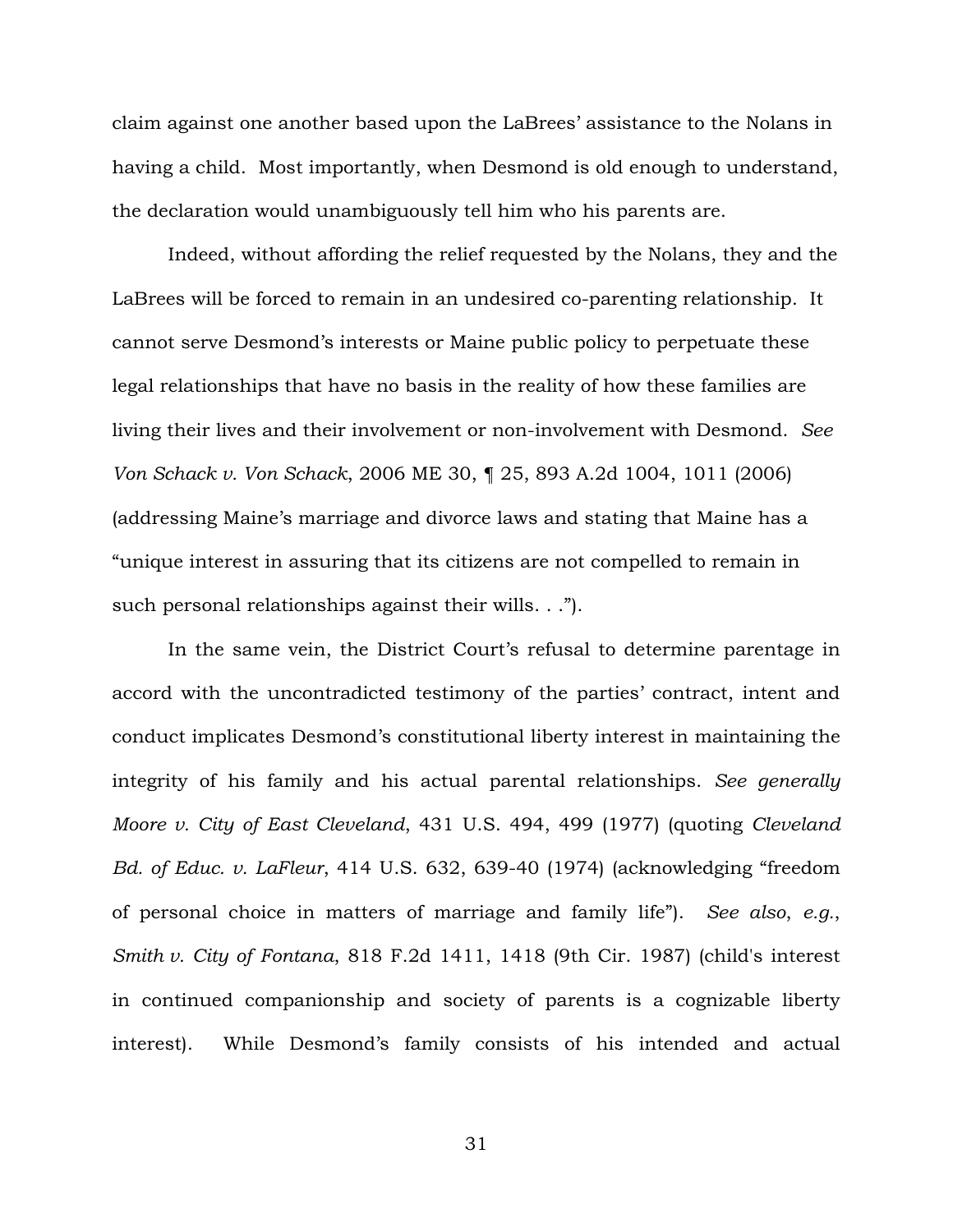functioning parents and his sister, he has been thrust into an unwilling legal parent-child relationship with the LaBrees. <sup>18</sup>

Under the District Court's reasoning, children born through gestational carrier arrangements are thus saddled with unwanted and, as detailed above, problematic legal relationships with those carriers (and their spouses) as well as with a compromised legal status and potentially undermined protections visà-vis the child's actual parents. Not only is this a unique burden for children born through ART, but it also effectively "dismember[s]" the child's family. *See Stanley v. Illinois*, 405 U.S. 645, 658 (1972). In *Stanley,* the constitution compelled recognition of an extant family relationship that authorities failed to acknowledge. *Id.* at 651-52 (invalidating a state statute that excluded nonmarital fathers as their children's custodians after the mother's death).<sup>19</sup> This

 $18$  The State must be exceedingly cautious about interfering with the parent-child relationship. *See e.g., Santosky v. Kramer*, 455 U.S. 745, 753- 754, 758-759 (1982); *Smith v. Organization of Foster Families for Equality and Reform*, 431 U.S. 816, 862-863 (1977); *Wisconsin v. Yoder*, 406 U.S. 205, 231- 233 (1972); *Pierce v. Society of Sisters*, 268 U.S. 510, 535-536 (1925); and *Meyer v. Nebraska*, 262 U.S. 390, 399-402 (1923).

 $19$  Amicus AAARTA's position statement in support of a child's right to have his or her genetic and intended parents be declared as the child's legal parents immediately upon his birth is detailed on its website. *See* American Academy of Adoption Attorneys, *AAAA Position on Children's Rights in Adoption*, http://www.adoptionattorneys.org/information/children\_rights.htm (last visited Jan. 9, 2012). In particular, the statement notes that "the rights of children in their family relationships are at least as fundamental and compelling as those of their parents," *citing In re Bridget R.*, 49 Cal.Rptr.2d 507, 524 (Cal. App. 1996), *review denied*, Cal. Sup. Ct. (1996), *cert. denied,* 519 U.S. 1060 (1997), *cert. denied*, 520 U.S. 1181 (1997). Children's rights can also be viewed as more compelling than those of the parents because they "comprise more than the emotional and social interests which adults have in family life; children's interests also include the elementary and wholly practical needs of the small and helpless to be protected from harm and to have stable and permanent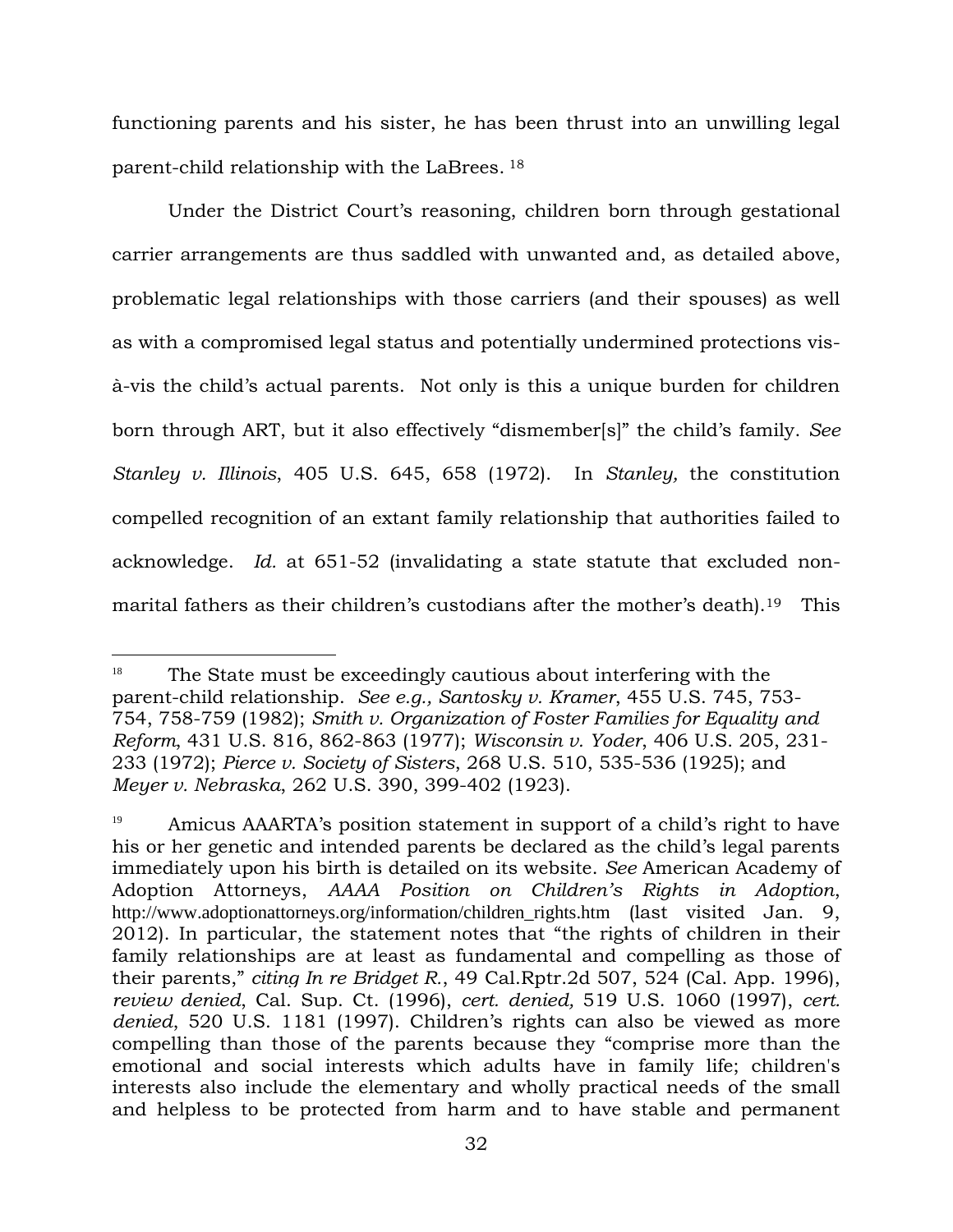Court should interpret the existing statutes and avail itself of its equity power to avoid such a constitutional infirmity in the present case.

## **CONCLUSION**

For all of the above-stated reasons, Amici respectfully request that this Court reverse the errors cited by judicially declaring parentage in the Nolans and non-parentage in the LaBrees, order the Office of Data, Research and Vital Statistics to change Desmond's birth certificate in accord with these orders, and further order the District Court Department to develop a protocol for handling pre-birth orders in gestational surrogacy matters.

Respectfully submitted this 11th day of January, 2012.

Mary L. Bonauto, Esq. (No. 3628) Gay & Lesbian Advocates & Defenders 30 Winter Place, Suite 800 Boston, MA 02108 (617) 426-1350

Patricia A. Peard, Esq. (No. 3939) Kai W. McGintee (No. 4164) Bernstein, Shur, Sawyer & Nelson 100 Middle Street, P.O. Box 9729 Portland, Maine 04104-5029 (207) 774-1200 Cooperating Attorneys for GLAD

homes in which each child's mind and character can grow, unhampered by uncertainty and fear of what the next day or week or court appearance may bring." *Id*.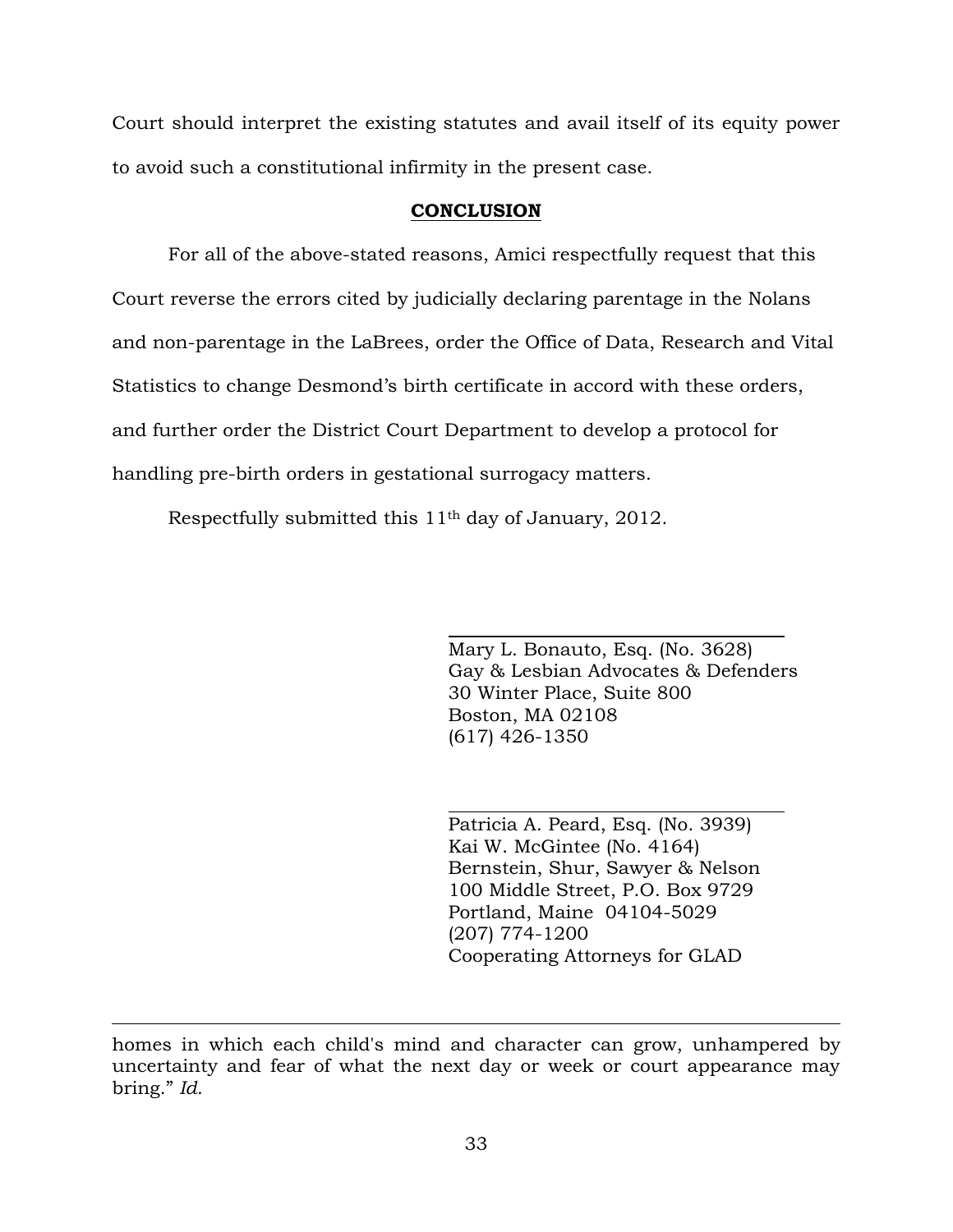On the Brief:

Donald C. Cofsky, Esq., (NJ Bar No. 004341974) Judith Sperling-Newton, Esq. (WI Bar No. 1003149) American Academy of Assisted Reproductive Technology Attorneys P.O. Box 33053 Washington, DC 20333 Counsel for Amici ASRM